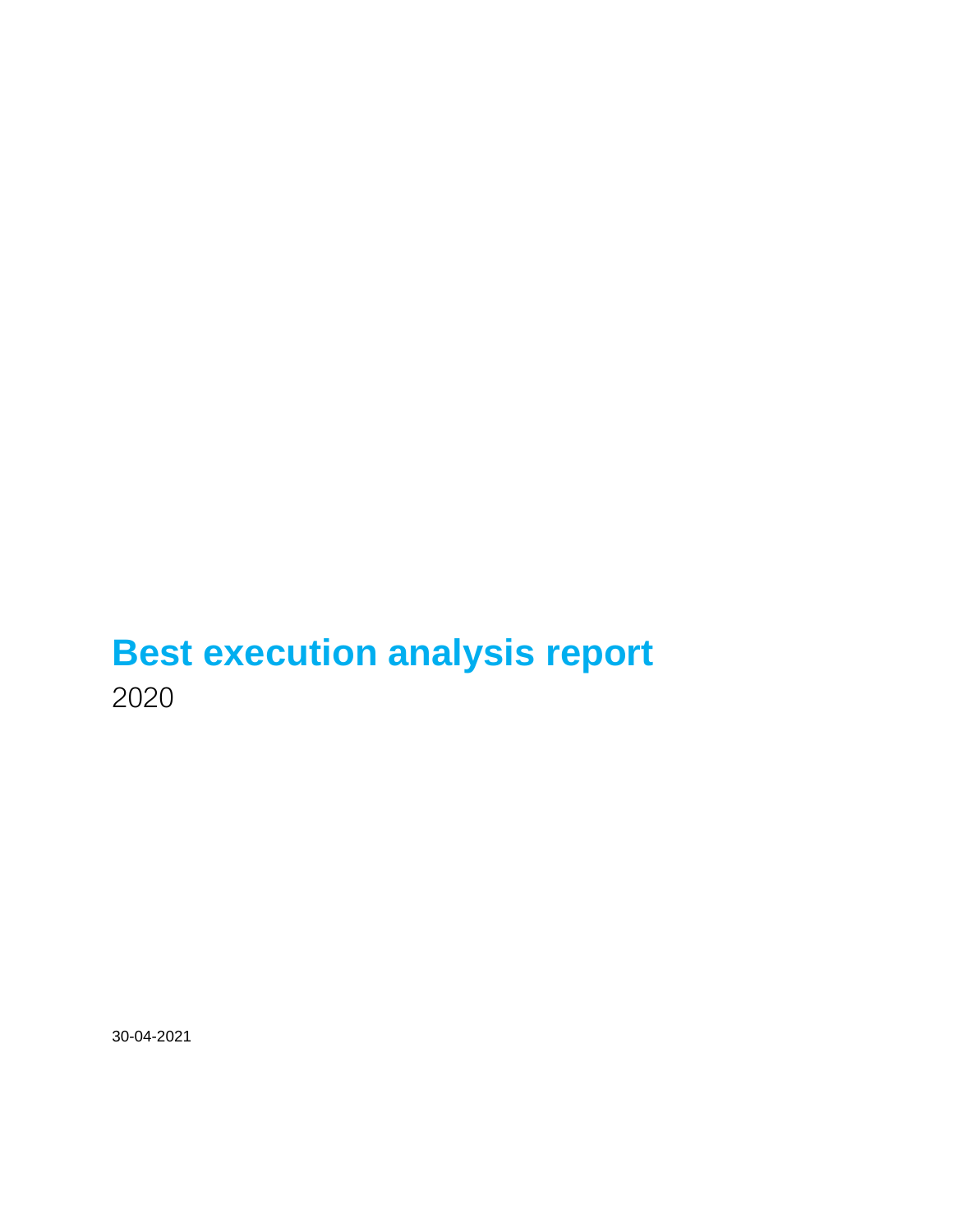### **Contents**

| 1 <sub>1</sub> |  |
|----------------|--|
| 2.             |  |
| 3.             |  |
| 4.             |  |
| 5.             |  |
| 6.             |  |
| 7.             |  |
| 8.             |  |
| 9.             |  |
| 10.            |  |
| 11.            |  |
|                |  |
|                |  |
|                |  |
|                |  |
|                |  |
|                |  |
|                |  |
| 12.            |  |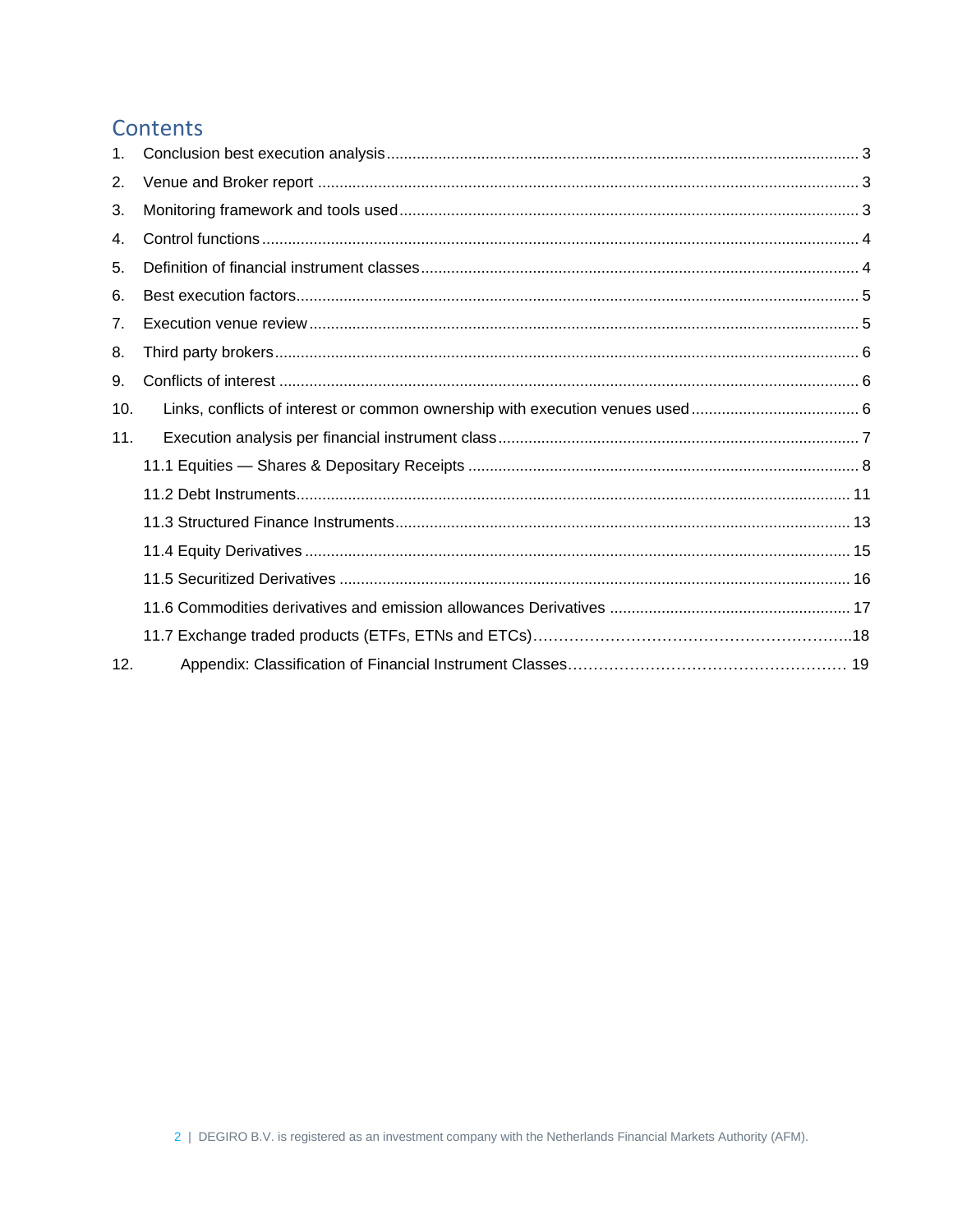# <span id="page-2-0"></span>**1. Conclusion best execution analysis**

MiFID II requires investment firms to take all sufficient steps to obtain the best possible result for retail and professional clients when executing orders on behalf of clients or receiving and transmitting orders to a broker. This report contains the results of the yearly analysis of best execution of DEGIRO for the full calendar year of 2020. The report is prepared pursuant to the obligations set out in Article 27 (6) of Directive 2014/65/EU ("MiFID II") and Article 3 of Commission Delegated Regulation (EU) 2017/576 ("RTS 28").

All third-party brokers that DEGIRO transmits orders to were assessed on execution factors including but not limited to price, liquidity, probability of execution and irregularities. In addition, the trading venues and execution quality obtained where DEGIRO directly sends orders and executes transactions via its own membership orders on client's behalf clients were reviewed.

The review of 2020 has shown satisfactory results without the need for immediate actions, nonetheless, DEGIRO is looking at several alternatives to further enhance the quality of its order execution either via its own membership or via the use of third-party brokers. In 2020, trading in a number of stocks and ETFs was moved to a third-party broker that provides a SOR, which led to increased order execution possibilities for clients.

In the end of May 2020, trading in structured products on Euronext, was migrated from the different Euronext exchanges to Euronext Access, which is an MTF operated by Euronext Paris. Therefore, this execution venue was added to the list of execution venues offered by DEGIRO. No other execution venues were added or removed during 2020.

### <span id="page-2-1"></span>**2. Venue and Broker report**

With the application of MIFID II and Commission Delegated Regulation (EU) 2018/5761 as of 3rd January 2018, DEGIRO is required to publish, for each class of financial instruments, a summary of the analysis and conclusions drawn from the detailed monitoring of the quality of execution obtained on the execution venues where DEGIRO has executed client orders in the previous year.

The direct order report lists DEGIRO's top five execution venues in terms of trading volumes for all orders (per class of financial instruments) that the firm has executed during 2020, both: (1) directly on a trading venue (i.e., as a member of or participant in that venue); or (2) on an OTC basis directly with a counterparty. The data relating hereto is provided in the "Venue Report 2020".

The indirect order execution report lists DEGIRO's top five brokers in terms of trading volumes for all transactions during 2020 that DEGIRO has executed by placing orders with another firm (i.e., a third-party broker) for that other entity to execute orders on behalf of DEGIRO. The data relating hereto is provided in the "Broker Report 2020". In the Broker Report and the Venue Report investors and clients can also find information on the percentage of total orders executed in the financial instrument class per venue and the ratio between passive and aggressive orders. The Order Execution Policy and the data of the Venue and Broker Report and the summary of the analysis and conclusions are available for downloading by the public and accessible free of charge via the document center on DEGIRO's website.

# <span id="page-2-2"></span>**3. Monitoring framework and tools used**

Providing its clients with best execution is of the upmost importance to DEGIRO. In order to inform potential investors and clients about how DEGIRO achieves this overarching best execution obligation, DEGIRO has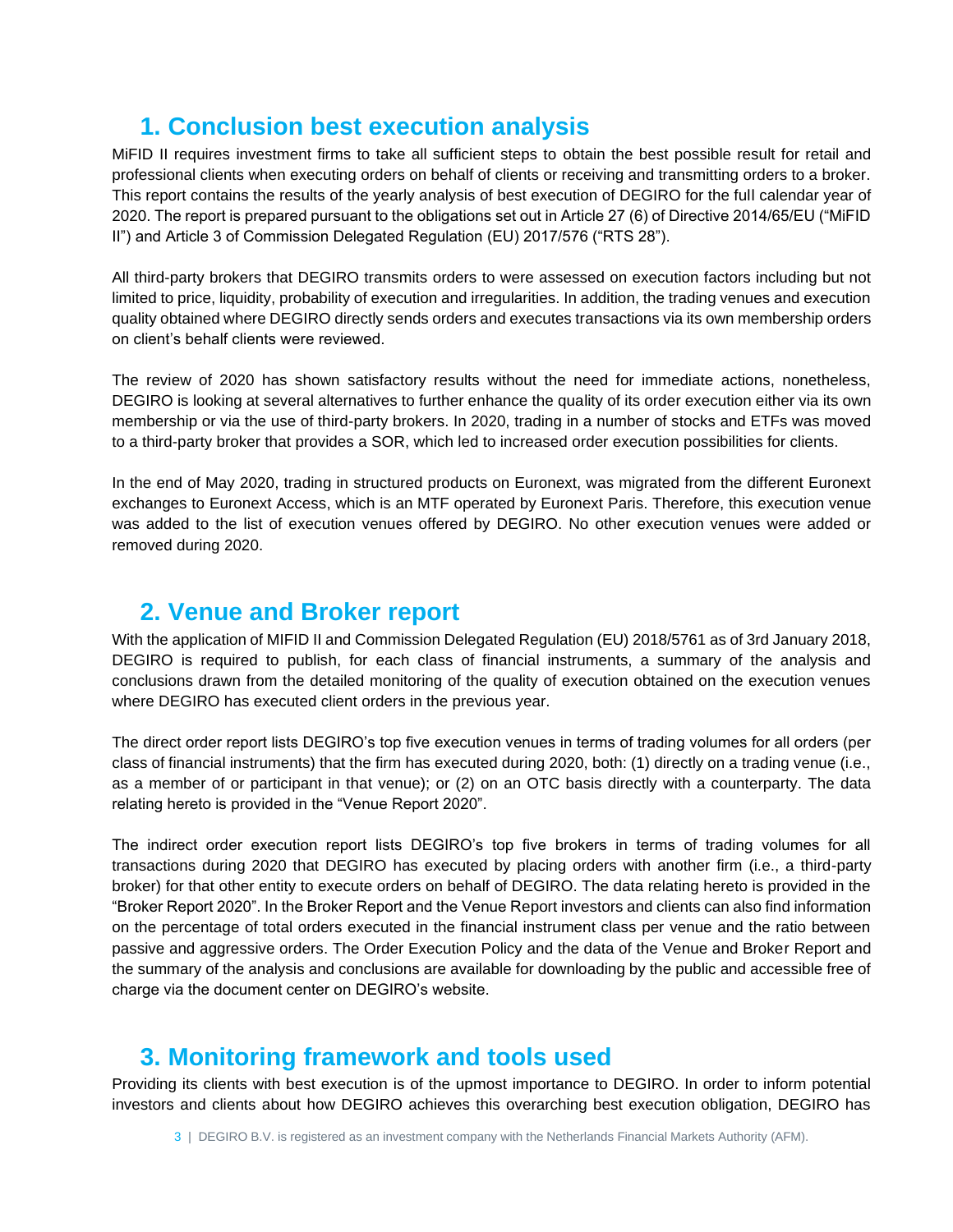established an Order Execution Policy. DEGIRO shall review at least annually, or when a material change occurs, the effectiveness of this policy and the framework put in place to execute and transmit orders. DEGIRO will regulatory test the effectiveness of all steps in the chain of execution to consistently deliver the best possible result. When executing orders on client's behalf or receiving and transmitting orders to third parties, DEGIRO focuses primarily on price and costs (ranking of execution factors). All other factors are generally given equal weighting however exceptions may occur.

During 2020 DEGIRO used a number of methodologies and tools in order to monitor the quality of execution obtained. Monitoring is performed in order to assure the DEGIRO complies with best execution requirements. DEGIRO has implemented multiple checks and balances to ensure execution quality analysis is done in proportionate fashion. The frequency of monitoring and the sample size depends proportionately on the financial asset class and market traded.

For orders that are transmitted to a third-party broker DEGIRO has to rely on the execution effectiveness of the third-party broker. For this reason, DEGIRO only uses highly recognized external brokers for the transmitting of orders. In addition, DEGIRO has strict agreements with these parties and monitors if these parties live up to these agreements. This is done by periodically checking the execution prices with the prices on recognized data vendors such as Bloomberg and Reuters. If any anomalies are detected DEGIRO ensures sufficient steps are taken to remedy and solve these in a timely manner. DEGIRO also uses Transaction Costs Analysis (TCA) to monitor and review implicit transaction costs such as the spread, arrival costs etc.

As transaction volumes have increased significantly in 2020, DEGIRO has started to investigate the possibility of implementing an externally developed system in order to further improve analysis and monitoring of order execution quality.

# <span id="page-3-0"></span>**4. Control functions**

The Brokerage department of DEGIRO is responsible for monitoring the execution quality in line with internal procedures of DEGIRO. Alongside the day-to-day monitoring of the execution quality, the Compliance and Internal Audit departments of DEGIRO perform periodic reviews to verify the orders are executed in line with the Order Execution Policy of DEGIRO. The Brokerage department performs the monitoring and escalates via the appropriate channels timely when anomalies are detected.

# <span id="page-3-1"></span>**5. Definition of financial instrument classes**

A class of financial instruments should be narrow enough to reveal differences in order execution behavior between classes but at the same time broad enough to ensure that the reporting obligation on investment firms is proportionate. Given the breadth of the equity class of financial instruments, it is appropriate to divide this class into subclasses based on liquidity. As liquidity is an essential factor governing execution behaviors and as execution venues are often competing to attract flows of the most frequently traded stocks, it is appropriate that equity instruments are classified according to their liquidity as determined under the tick size regime as set out in MIFID II. In order to make comparing between several investment firms easier ESMA has identified 22 (sub) classes of financial instruments. A classification of all these classes can be found in 'Appendix 1 – Classification of Financial Instruments'.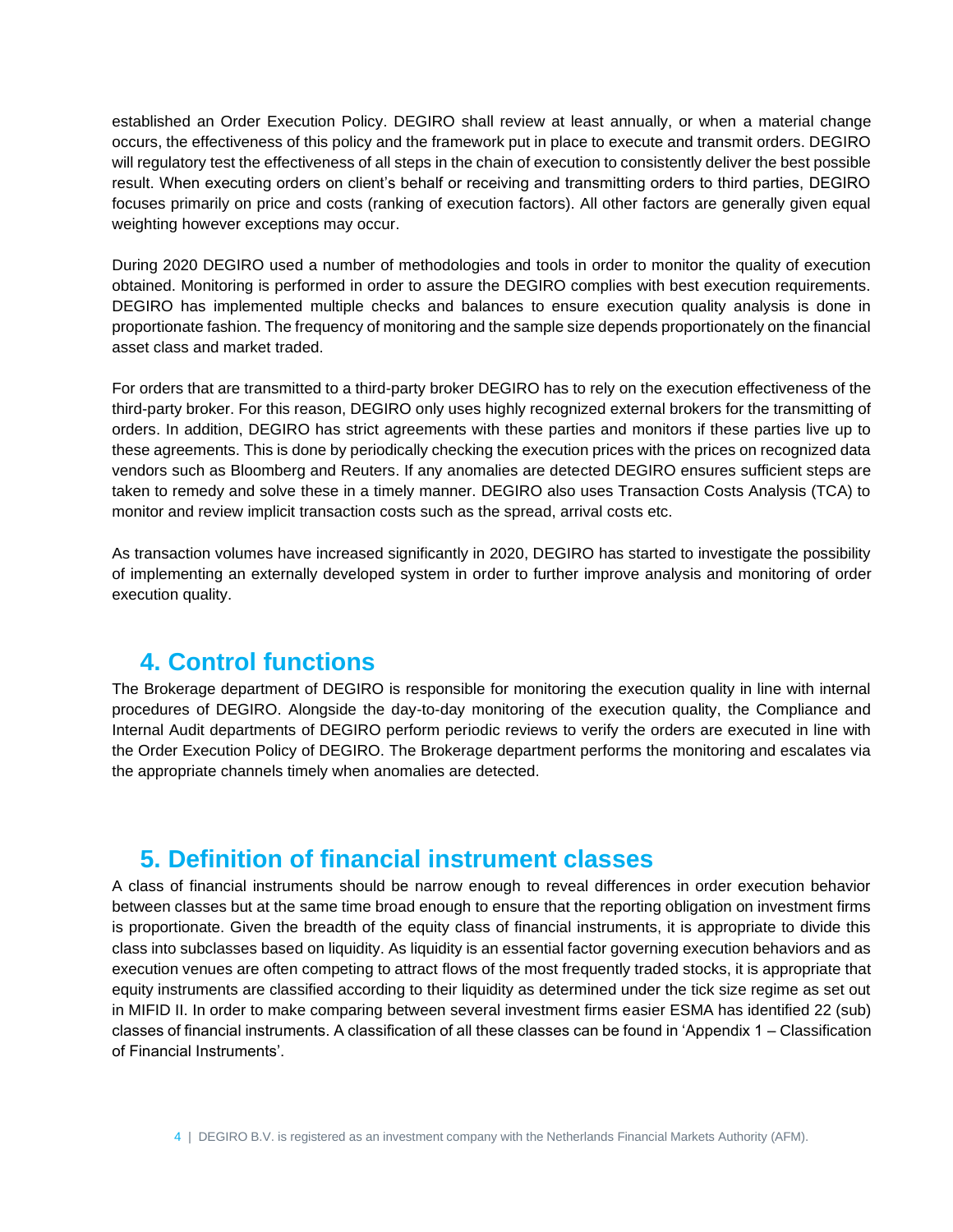### <span id="page-4-0"></span>**6. Best execution factors**

In order to provide Best Execution, DEGIRO takes several execution factors into account to obtain the best possible result for clients. Factors that DEGIRO takes into consideration to achieve the best execution consist of but are not limited to:

- The price at which the client order can be executed;
- The costs of executing the client order;
- The speed at which the client order can be executed;
- Likelihood of execution;
- Settlement;
- The size of the client order;
- The type of order.

When executing orders on client's behalf or receiving and transmitting orders to third parties, DEGIRO focuses primarily on price and costs (ranking of execution factors). All other factors are generally given equal weighting. To enhance execution quality and access additional liquidity for certain markets and instruments a smart order router (SOR) operated by a prime broker is available. A specification of the 5 current financial instruments classes and exchanges that are eligible for smart order routing can be consulted via the order routing page on the DEGIRO website.

### <span id="page-4-1"></span>**7. Execution venue review**

DEGIRO will always try to obtain the best order execution available on the venues that are accessible by DEGIRO. When executing orders on behalf of the clients or receiving and transmitting orders to a broker it might route orders to Regulated Markets (RMs), Multilateral Trading Facilities (MTFs), Organized Trading Facilities (OTFs), Systematic Internalisers (SIs), market makers and liquidity providers that provide similar functions or platforms for non-listed products such as investment funds. With respect to review of the current venue types, or when deciding to add new venues types, DEGIRO takes in consideration factors such as the availability of best pricing, additional liquidity, costs related to the place of execution (including connection costs for the venue of execution and the connected clearing and settlement infrastructure, execution fees, fees related to the submission, modification or cancellation of orders and any other fees involved), and trading hours. All offered venue types are evaluated at least annually, or when a material change occurs, by a dedicated team of DEGIRO to ensure the specific venue types are still in line with the clients' needs and best interests. In addition, trading venues not yet offered are reviewed to see if they can add value to DEGIRO's service and offering. DEGIRO realizes that the landscape of execution venues is very fragmented and is therefore constantly looking for new execution venues to be added.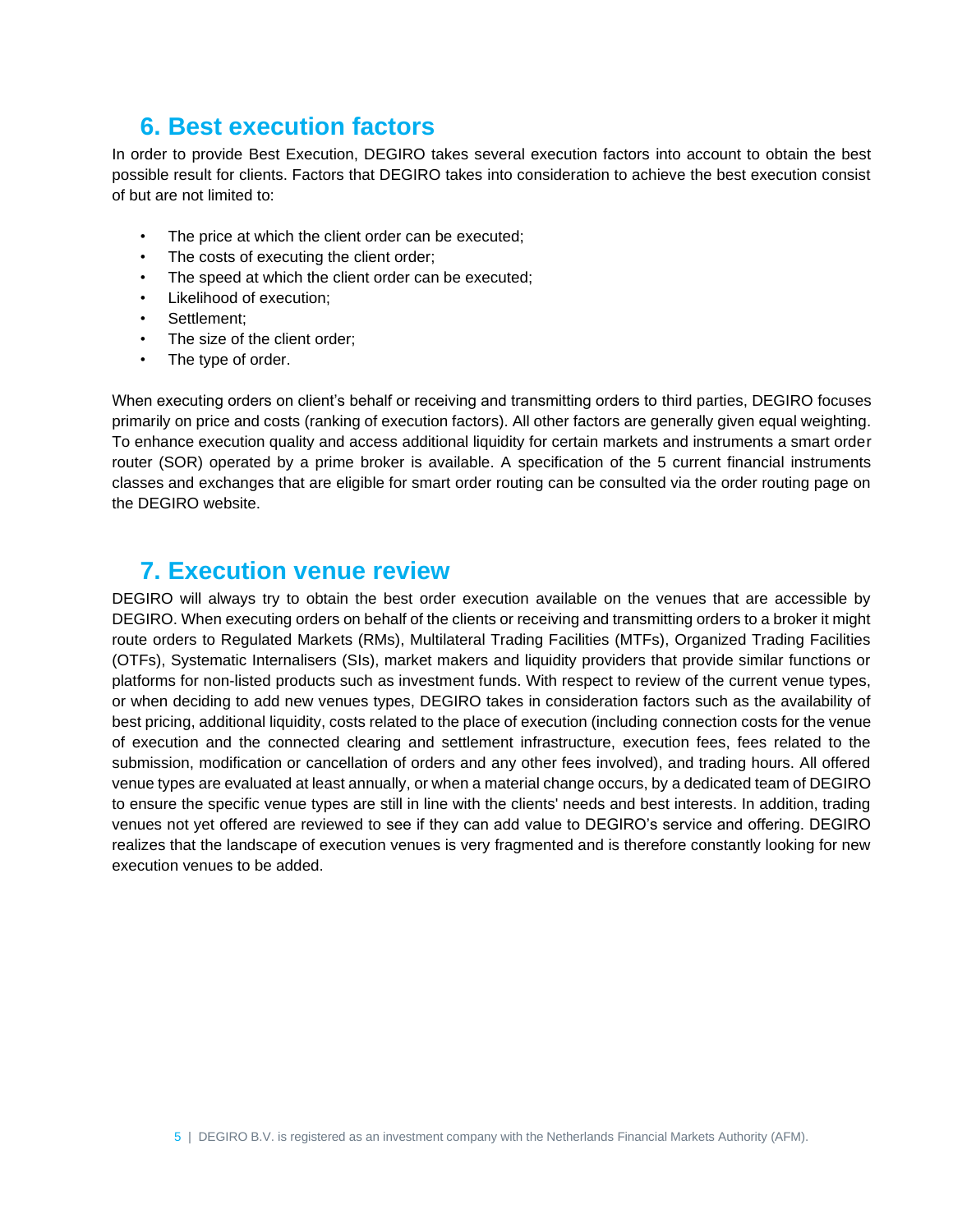# <span id="page-5-0"></span>**8. Third party brokers**

When DEGIRO makes use of a broker it will only do so with highly recognized parties and perform the proper due diligence necessary. DEGIRO will look at, including but not limited to, factors such as the Best Execution Policy, a well-established reputation, market coverage, settlement factors, execution costs and connectivity. All current and potential new third parties are checked against these criteria to verify if they are in line with the high standards of DEGIRO and with the best interest of the clients in mind. DEGIRO will review the third parties it has a significant relationship with at least annually or more often when it seems fit to do so. This way DEGIRO can ensure the quality and appropriateness of the execution arrangements and policies in place.

Third party brokers that DEGIRO placed significant reliance on during 2020 consist of:

- Morgan Stanley
- ABN AMRO Clearing Bank (AACB)
- OHV
- CITI
- Societe Generale
- Caceis

DEGIRO is satisfied with the level of execution quality and service provided by the above brokers during 2020.

# <span id="page-5-1"></span>**9. Conflicts of interest**

DEGIRO offers it services based on the 'Execution Only' principle. DEGIRO act in the capacity of agent and has executed orders on behalf of clients via one of its own memberships and received and transmitted orders to brokers for execution. DEGIRO has no ownership in the execution venues used. DEGIRO does not have any specific arrangements with execution venues in place related to rebates or non-monetary benefits. In line with market standards DEGIRO may be eligible to discounts offered by execution venues when exceeding certain volume thresholds.

# <span id="page-5-2"></span>**10. Links, conflicts of interest or common ownership with execution venues used**

DEGIRO does not have any close links, conflicts of interest or ownership with respect to any of the venues used to execute.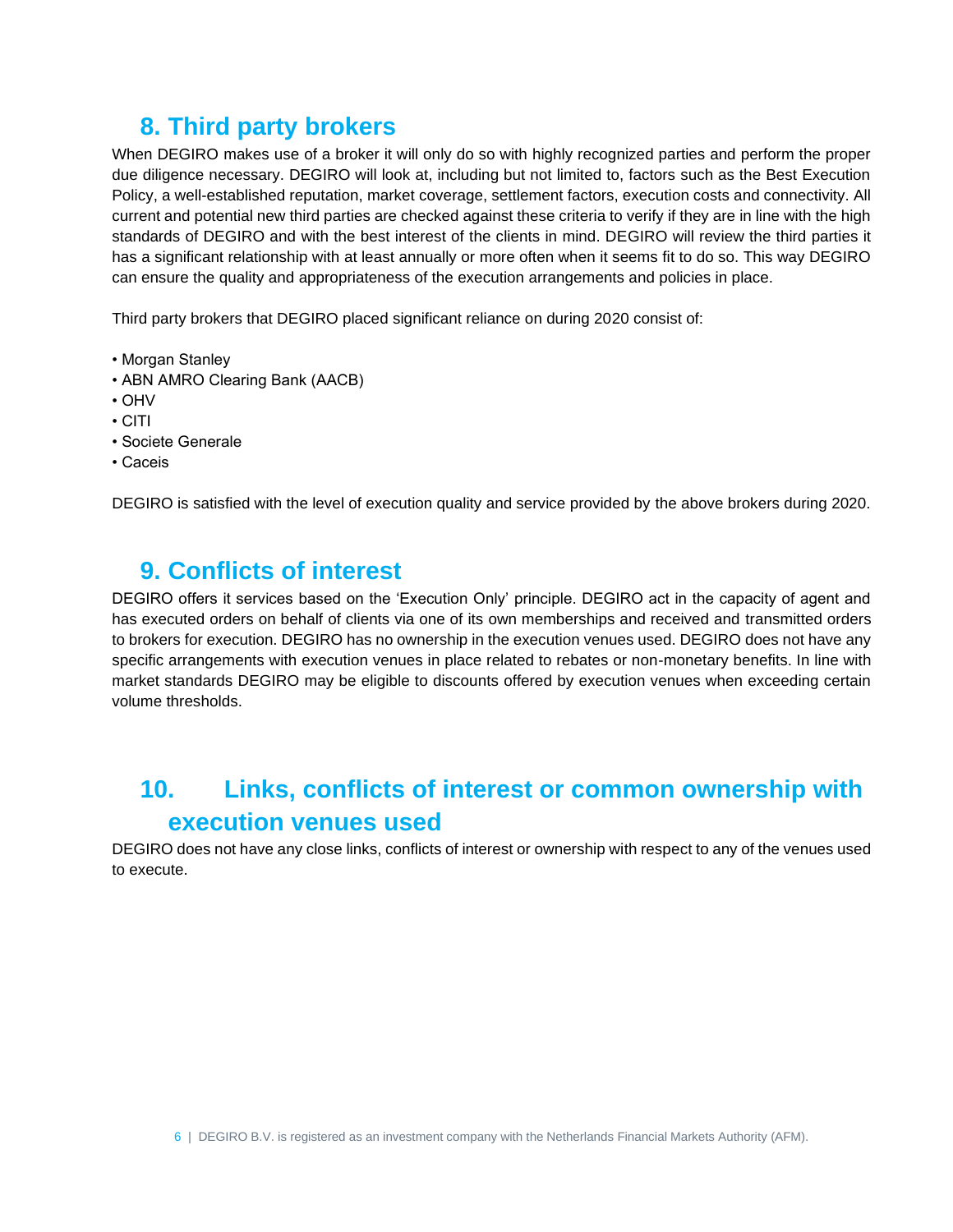# <span id="page-6-0"></span>**11. Execution analysis per financial instrument class**

This part of the report provides an analysis regarding all financial instrument classes. Per financial instrument class the following topics are covered:

- (a) an explanation of the relative importance the firm gave to the execution factors of price, costs, speed, likelihood of execution (hereafter "risk factors") or any other consideration including qualitative factors when assessing the quality of execution;
- (b) a description of any close links, conflicts of interests, and common ownerships with respect to any execution venues used to execute orders;
- (c) a description of any specific arrangements with any execution venues regarding payments made or received, discounts, rebates or non-monetary benefits received;
- (d) an explanation of the factors that led to a change in the list of execution venues listed in the firm's execution policy, if such a change occurred;
- (e) an explanation of how order execution differs according to client categorization, where the firm treats categories of clients differently and where it may affect the order execution arrangements;
- (f) an explanation of whether other criteria were given precedence over immediate price and cost when executing retail client orders and how these other criteria were instrumental in delivering the best possible result in terms of the total consideration to the client;
- (g) an explanation of how the investment firm has used any data or tools relating to the quality of execution, including any data published under Delegated Regulation (EU) 2019/5752;
- (h) where applicable, an explanation of how the investment firm has used output of a consolidated tape provider established under Article 65 of Directive 2014/65/EU.

The following tables will address these topics per financial instrument class. Where deemed appropriate e.g., a material changes as occurred during the year, additional information regarding the certain instrument class is given.

In total twenty-two (sub) classes have been distinguished. The financial instruments classes for which DEGIRO does not facilitate trading i.e., Interest Derivatives (c), Credit Derivatives (d), Currency Derivatives (e), Contracts for Difference (j) and Emission allowances (l) are omitted from this overview.

Since DEGIRO generally does not differentiate in execution policies between retail and professional clients all below tables cover both client groups unless specifically mentioned.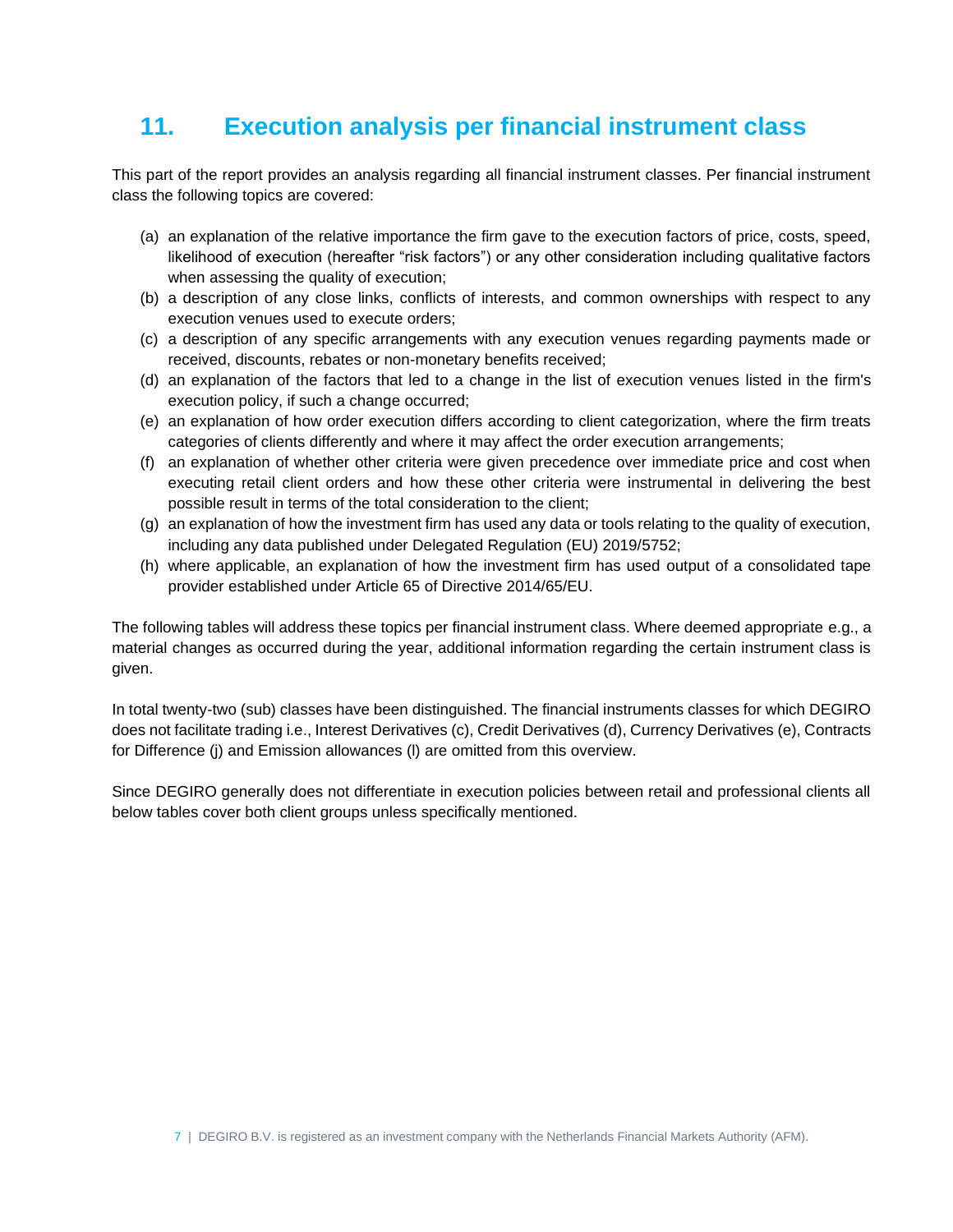#### <span id="page-7-0"></span>**11.1 Equities — Shares & Depositary Receipts**

The financial instrument class equities are split in three groups based on liquidity. This way investors can notice the differences between the order handling and execution of highly liquid and less liquid securities. See in the below three tables further analysis the three liquidity groups.

| <b>Class</b> |                                                                                                                                                                                                                                                                                            | Retail and Professional clients - Equities - Tick size liquidity bands 5 and 6 (from 2 000 trades per day)                                                                                                                                                                                                                  |
|--------------|--------------------------------------------------------------------------------------------------------------------------------------------------------------------------------------------------------------------------------------------------------------------------------------------|-----------------------------------------------------------------------------------------------------------------------------------------------------------------------------------------------------------------------------------------------------------------------------------------------------------------------------|
| (a)          | Relative importance of execution<br>factors                                                                                                                                                                                                                                                | Price and costs are deemed most important                                                                                                                                                                                                                                                                                   |
| (b)          | Close links, conflicts of interests, and<br>common ownerships with respect to<br>any execution venues used to execute<br>orders                                                                                                                                                            | DEGIRO has no close links or ownership with respect to any of the execution<br>venues used.                                                                                                                                                                                                                                 |
| (c)          | Specific arrangements with any<br>execution venues regarding payments<br>made or received, discounts, rebates<br>or non-monetary benefits received;                                                                                                                                        | Not applicable                                                                                                                                                                                                                                                                                                              |
| (d)          | An explanation of the factors that led to<br>a change in the list of execution<br>venues listed in the firm's execution<br>policy, if such a change occurred;                                                                                                                              | No additional venues for trading equities have been added or removed during<br>2020.                                                                                                                                                                                                                                        |
| (e)          | An explanation of how order execution<br>differs according to client<br>categorization, where the firm treats<br>categories of clients differently and<br>where it may affect the order execution<br>arrangements                                                                          | DEGIRO does not differentiate between the order execution of retail and<br>professional clients. DEGIRO will always follow best execution policies in place for<br>both types of clients. The only exception comes when a client gives a specific<br>order instruction which overrules the standard order execution policy. |
| (f)          | Explanation of whether other criteria<br>were given precedence over<br>immediate price and cost when<br>executing retail client orders and how<br>these other criteria were instrumental<br>in delivering the best possible result in<br>terms of the total consideration to the<br>client | Not applicable                                                                                                                                                                                                                                                                                                              |
| (g)          | Explanation of how the investment firm<br>has used any data or tools relating to<br>the quality of execution, including any<br>data published under Delegated<br>Regulation (EU) 2019/575                                                                                                  | DEGIRO has performed Transaction Cost Analysis (TCA) for certain markets to<br>determine execution quality. In addition, DEGIRO used recognizes data vendors<br>such as Bloomberg and Reuters to verify quality execution prices.                                                                                           |
| (h)          | Where applicable, an explanation of<br>how the investment firm has used<br>output of a consolidated tape provider<br>established under Article 65 of<br>Directive 2014/65/EU.                                                                                                              | Not applicable                                                                                                                                                                                                                                                                                                              |

*Table 1: Retail and Professional clients - Equities - Tick size liquidity bands 5 and 6 (from 2 000 trades per day)*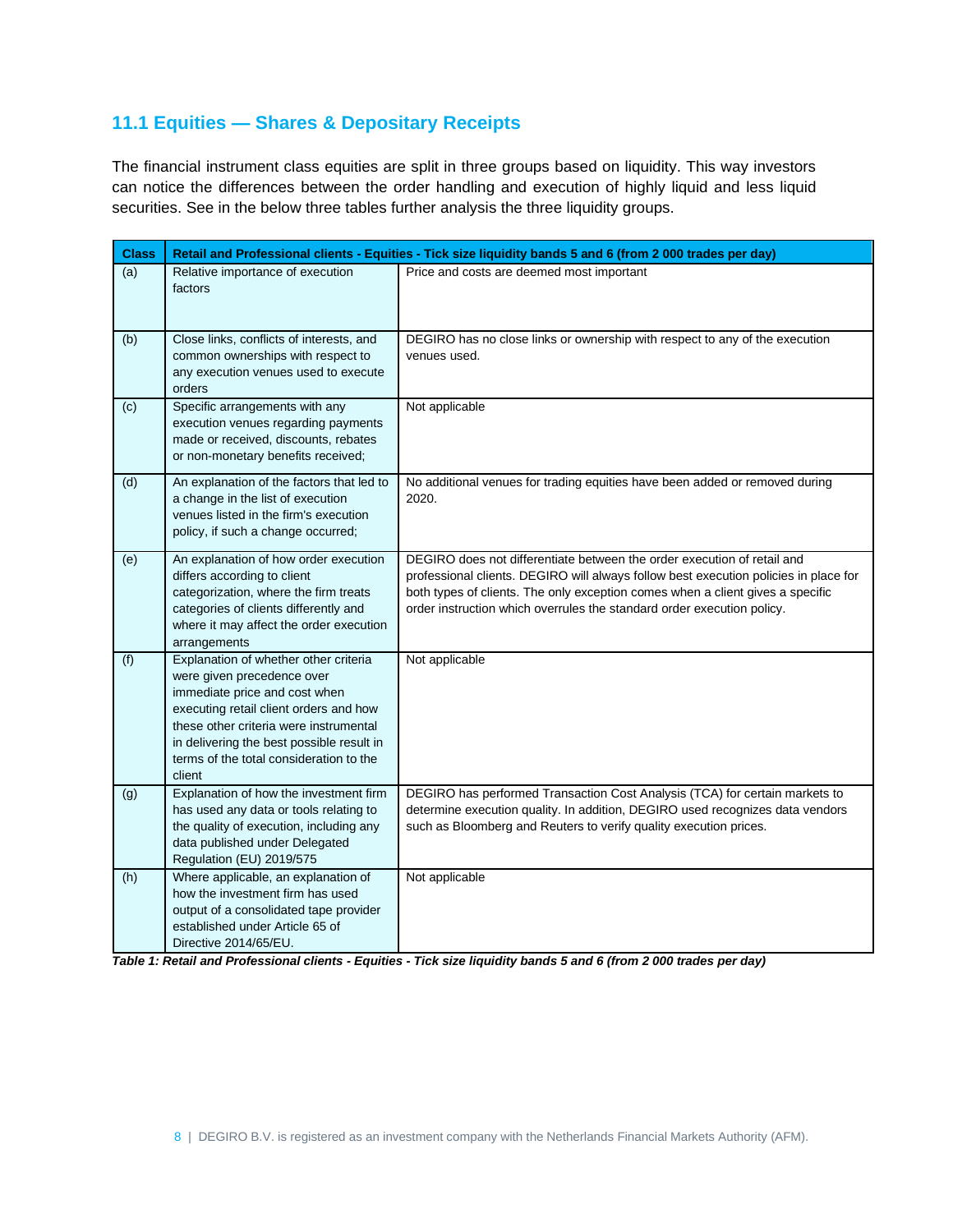| <b>Class</b> |                                                                                                                                                                                                                                                                                            | Retail and Professional clients - Equities - Tick size liquidity bands 3 and 4 (from 80 to 1999 trades per day)                                                                                                                                                                                                             |
|--------------|--------------------------------------------------------------------------------------------------------------------------------------------------------------------------------------------------------------------------------------------------------------------------------------------|-----------------------------------------------------------------------------------------------------------------------------------------------------------------------------------------------------------------------------------------------------------------------------------------------------------------------------|
| (a)          | Relative importance of execution<br>factors                                                                                                                                                                                                                                                | Price and costs are deemed most important                                                                                                                                                                                                                                                                                   |
| (b)          | Close links, conflicts of interests, and<br>common ownerships with respect to<br>any execution venues used to execute<br>orders                                                                                                                                                            | DEGIRO has no close links or ownership with respect to any of the execution<br>venues used.                                                                                                                                                                                                                                 |
| (c)          | Specific arrangements with any<br>execution venues regarding payments<br>made or received, discounts, rebates<br>or non-monetary benefits received;                                                                                                                                        | Not applicable                                                                                                                                                                                                                                                                                                              |
| (d)          | An explanation of the factors that led to<br>a change in the list of execution<br>venues listed in the firm's execution<br>policy, if such a change occurred;                                                                                                                              | No additional venues for trading equities have been added or removed during<br>2020.                                                                                                                                                                                                                                        |
| (e)          | An explanation of how order execution<br>differs according to client<br>categorization, where the firm treats<br>categories of clients differently and<br>where it may affect the order execution<br>arrangements                                                                          | DEGIRO does not differentiate between the order execution of retail and<br>professional clients. DEGIRO will always follow best execution policies in place for<br>both types of clients. The only exception comes when a client gives a specific<br>order instruction which overrules the standard order execution policy. |
| (f)          | Explanation of whether other criteria<br>were given precedence over<br>immediate price and cost when<br>executing retail client orders and how<br>these other criteria were instrumental<br>in delivering the best possible result in<br>terms of the total consideration to the<br>client | Not applicable                                                                                                                                                                                                                                                                                                              |
| (g)          | Explanation of how the investment firm<br>has used any data or tools relating to<br>the quality of execution, including any<br>data published under Delegated<br>Regulation (EU) 2019/575                                                                                                  | DEGIRO has performed Transaction Cost Analysis (TCA) for certain markets to<br>determine execution quality. In addition, DEGIRO used recognizes data vendors<br>such as Bloomberg and Reuters to verify quality execution prices.                                                                                           |
| (h)          | Where applicable, an explanation of<br>how the investment firm has used<br>output of a consolidated tape provider<br>established under Article 65 of<br>Directive 2014/65/EU.                                                                                                              | Not applicable                                                                                                                                                                                                                                                                                                              |

*Table 2: Retail and Professional clients - Equities - Tick size liquidity bands 3 and 4 (from 80 to 1999 trades per day)*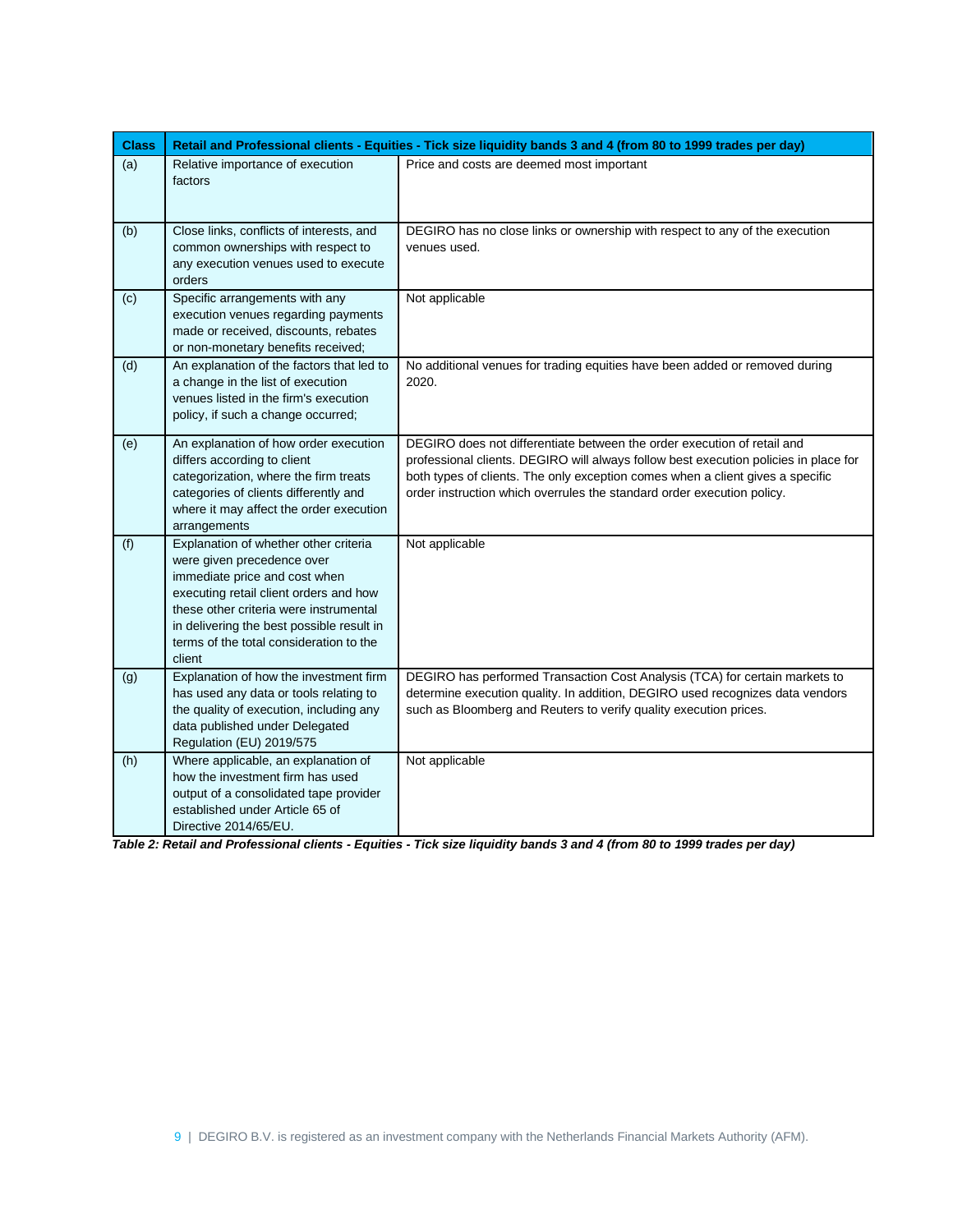| <b>Class</b>   |                                                                                                                                                                                                                                                                                            | Retail and Professional clients - Equities - Tick size liquidity bands 1 and 2 (from 0 to 79 trades per day)                                                                                                                                                                                                                |
|----------------|--------------------------------------------------------------------------------------------------------------------------------------------------------------------------------------------------------------------------------------------------------------------------------------------|-----------------------------------------------------------------------------------------------------------------------------------------------------------------------------------------------------------------------------------------------------------------------------------------------------------------------------|
| (a)            | Relative importance of execution<br>factors                                                                                                                                                                                                                                                | Price and costs are deemed most important                                                                                                                                                                                                                                                                                   |
| (b)            | Close links, conflicts of interests, and<br>common ownerships with respect to<br>any execution venues used to execute<br>orders                                                                                                                                                            | DEGIRO has no close links or ownership with respect to any of the execution<br>venues used.                                                                                                                                                                                                                                 |
| $\overline{c}$ | Specific arrangements with any<br>execution venues regarding payments<br>made or received, discounts, rebates<br>or non-monetary benefits received;                                                                                                                                        | Not applicable                                                                                                                                                                                                                                                                                                              |
| (d)            | An explanation of the factors that led to<br>a change in the list of execution<br>venues listed in the firm's execution<br>policy, if such a change occurred;                                                                                                                              | No additional venues for trading equities have been added or removed during<br>2020.                                                                                                                                                                                                                                        |
| (e)            | An explanation of how order execution<br>differs according to client<br>categorization, where the firm treats<br>categories of clients differently and<br>where it may affect the order execution<br>arrangements                                                                          | DEGIRO does not differentiate between the order execution of retail and<br>professional clients. DEGIRO will always follow best execution policies in place for<br>both types of clients. The only exception comes when a client gives a specific<br>order instruction which overrules the standard order execution policy. |
| (f)            | Explanation of whether other criteria<br>were given precedence over<br>immediate price and cost when<br>executing retail client orders and how<br>these other criteria were instrumental<br>in delivering the best possible result in<br>terms of the total consideration to the<br>client | Not applicable                                                                                                                                                                                                                                                                                                              |
| (g)            | Explanation of how the investment firm<br>has used any data or tools relating to<br>the quality of execution, including any<br>data published under Delegated<br>Regulation (EU) 2019/575                                                                                                  | DEGIRO has performed Transaction Cost Analysis (TCA) for certain markets to<br>determine execution quality. In addition, DEGIRO used recognizes data vendors<br>such as Bloomberg and Reuters to verify quality execution prices.                                                                                           |
| (h)            | Where applicable, an explanation of<br>how the investment firm has used<br>output of a consolidated tape provider<br>established under Article 65 of<br>Directive 2014/65/EU.                                                                                                              | Not applicable                                                                                                                                                                                                                                                                                                              |

*Table 3: Retail and Professional clients - Equities - Tick size liquidity bands 1 and 2 (from 0 to 79 trades per day)*

#### *Notable*

Orders directed to the smaller segments of the London Stock Exchange (LSE), such as SETSqx, are directed to LSE market makers as these OTC segments typically offer more liquidity than on-exchange. Only if the market maker doesn't provide pricing in a certain symbol the order is routed to the exchange. More detailed information on where the most trading took place can be found in the "Venue Report".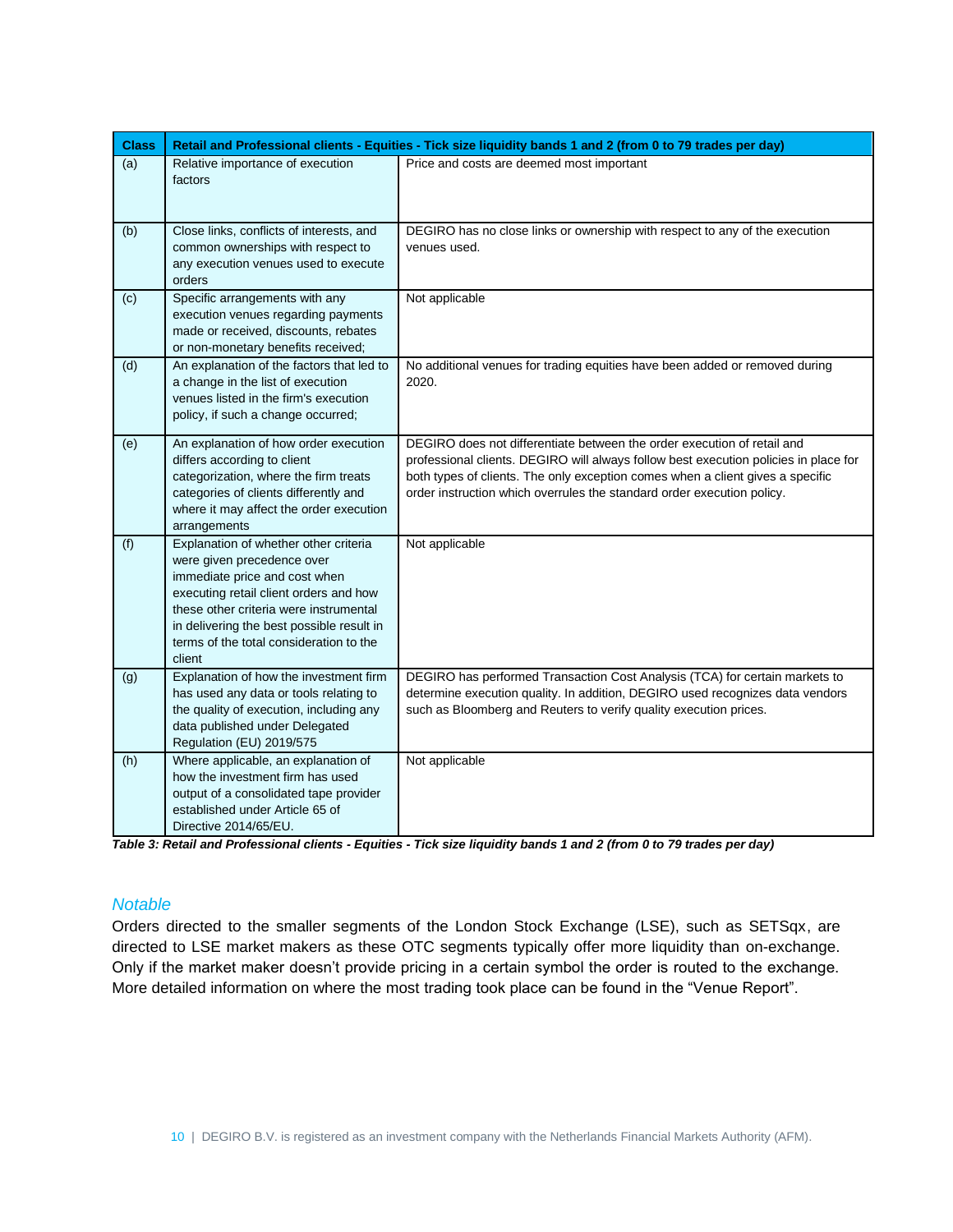### <span id="page-10-0"></span>**11.2 Debt Instruments**

The debt instruments can be divided into Bonds and Money Market instruments.

| <b>Class</b> | <b>Retail and Professional clients - Bonds</b>                                                                                                                                                                                                                                             |                                                                                                                                                                                                                                                                                                                             |
|--------------|--------------------------------------------------------------------------------------------------------------------------------------------------------------------------------------------------------------------------------------------------------------------------------------------|-----------------------------------------------------------------------------------------------------------------------------------------------------------------------------------------------------------------------------------------------------------------------------------------------------------------------------|
| (a)          | Relative importance of execution<br>factors                                                                                                                                                                                                                                                | Price and costs are deemed most important                                                                                                                                                                                                                                                                                   |
| (b)          | Close links, conflicts of interests, and<br>common ownerships with respect to<br>any execution venues used to execute<br>orders                                                                                                                                                            | DEGIRO has no close links or ownership with respect to any of the execution<br>venues used.                                                                                                                                                                                                                                 |
| (c)          | Specific arrangements with any<br>execution venues regarding payments<br>made or received, discounts, rebates<br>or non-monetary benefits received;                                                                                                                                        | Not applicable                                                                                                                                                                                                                                                                                                              |
| (d)          | An explanation of the factors that led to<br>a change in the list of execution<br>venues listed in the firm's execution<br>policy, if such a change occurred;                                                                                                                              | No additional venues for trading equities have been added or removed during<br>2020.                                                                                                                                                                                                                                        |
| (e)          | An explanation of how order execution<br>differs according to client<br>categorization, where the firm treats<br>categories of clients differently and<br>where it may affect the order execution<br>arrangements                                                                          | DEGIRO does not differentiate between the order execution of retail and<br>professional clients. DEGIRO will always follow best execution policies in place for<br>both types of clients. The only exception comes when a client gives a specific<br>order instruction which overrules the standard order execution policy. |
| (f)          | Explanation of whether other criteria<br>were given precedence over<br>immediate price and cost when<br>executing retail client orders and how<br>these other criteria were instrumental<br>in delivering the best possible result in<br>terms of the total consideration to the<br>client | Not applicable                                                                                                                                                                                                                                                                                                              |
| (g)          | Explanation of how the investment firm<br>has used any data or tools relating to<br>the quality of execution, including any<br>data published under Delegated<br>Regulation (EU) 2019/575                                                                                                  | DEGIRO has performed Transaction Cost Analysis (TCA) for certain markets to<br>determine execution quality. In addition, DEGIRO used recognizes data vendors<br>such as Bloomberg and Reuters to verify quality execution prices.                                                                                           |
| (h)          | Where applicable, an explanation of<br>how the investment firm has used<br>output of a consolidated tape provider<br>established under Article 65 of<br>Directive 2014/65/EU.                                                                                                              | Not applicable                                                                                                                                                                                                                                                                                                              |

*Table 4: Retail and Professional clients – Bonds*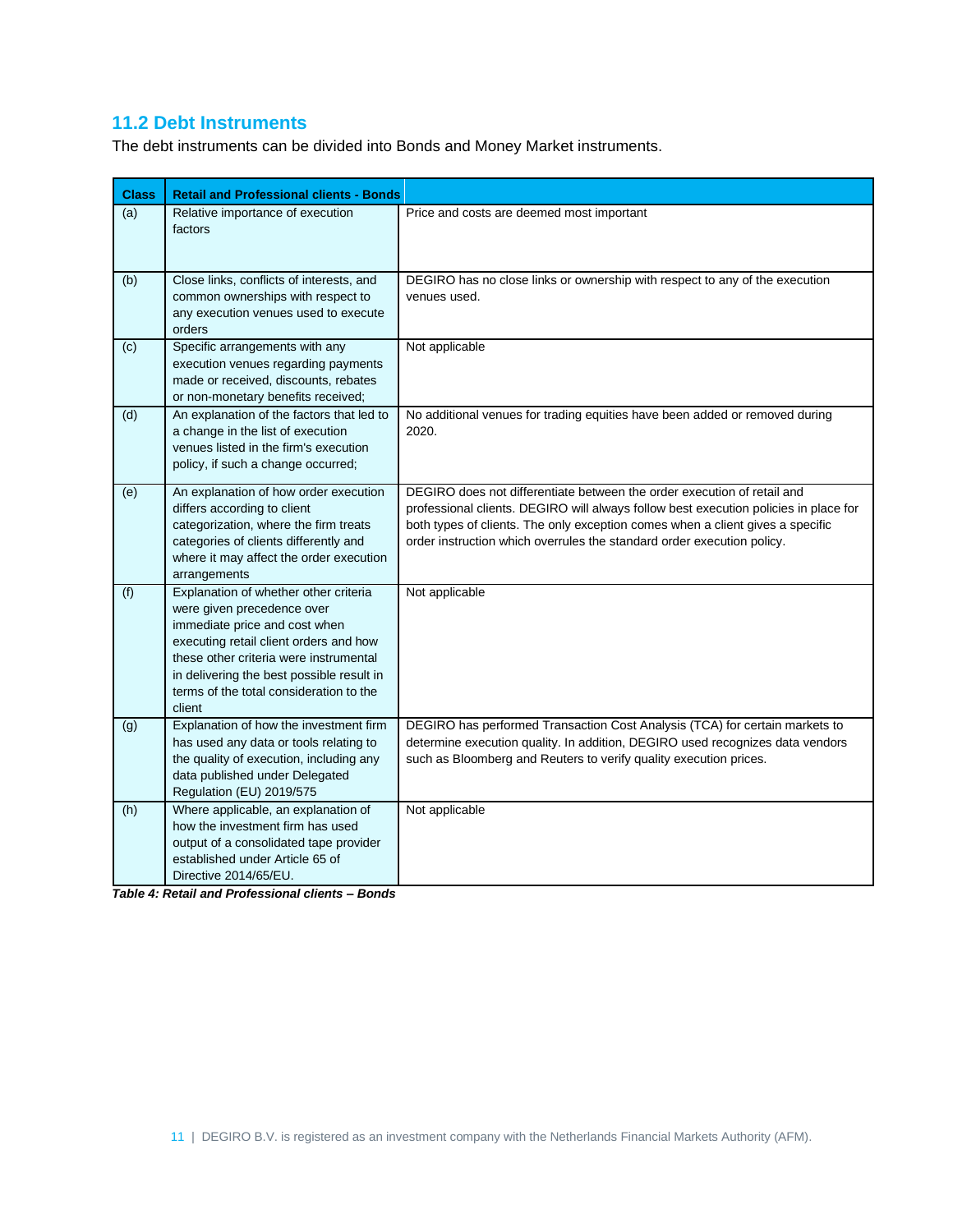| <b>Class</b> | <b>Retail and Professional clients - Money Market Instruments</b>                                                                                                                                                                                                                          |                                                                                                                                                                                                                                                                                                                             |
|--------------|--------------------------------------------------------------------------------------------------------------------------------------------------------------------------------------------------------------------------------------------------------------------------------------------|-----------------------------------------------------------------------------------------------------------------------------------------------------------------------------------------------------------------------------------------------------------------------------------------------------------------------------|
| (a)          | Relative importance of execution<br>factors                                                                                                                                                                                                                                                | Price and costs are deemed most important                                                                                                                                                                                                                                                                                   |
| (b)          | Close links, conflicts of interests, and<br>common ownerships with respect to<br>any execution venues used to execute<br>orders                                                                                                                                                            | DEGIRO has no close links or ownership with respect to any of the execution<br>venues used.                                                                                                                                                                                                                                 |
| (c)          | Specific arrangements with any<br>execution venues regarding payments<br>made or received, discounts, rebates<br>or non-monetary benefits received;                                                                                                                                        | Not applicable                                                                                                                                                                                                                                                                                                              |
| (d)          | An explanation of the factors that led to<br>a change in the list of execution<br>venues listed in the firm's execution<br>policy, if such a change occurred;                                                                                                                              | No additional venues for trading equities have been added or removed during<br>2020.                                                                                                                                                                                                                                        |
| (e)          | An explanation of how order execution<br>differs according to client<br>categorization, where the firm treats<br>categories of clients differently and<br>where it may affect the order execution<br>arrangements                                                                          | DEGIRO does not differentiate between the order execution of retail and<br>professional clients. DEGIRO will always follow best execution policies in place for<br>both types of clients. The only exception comes when a client gives a specific<br>order instruction which overrules the standard order execution policy. |
| (f)          | Explanation of whether other criteria<br>were given precedence over<br>immediate price and cost when<br>executing retail client orders and how<br>these other criteria were instrumental<br>in delivering the best possible result in<br>terms of the total consideration to the<br>client | Not applicable                                                                                                                                                                                                                                                                                                              |
| (g)          | Explanation of how the investment firm<br>has used any data or tools relating to<br>the quality of execution, including any<br>data published under Delegated<br>Regulation (EU) 2019/575                                                                                                  | DEGIRO has performed Transaction Cost Analysis (TCA) for certain markets to<br>determine execution quality. In addition, DEGIRO used recognizes data vendors<br>such as Bloomberg and Reuters to verify quality execution prices.                                                                                           |
| (h)          | Where applicable, an explanation of<br>how the investment firm has used<br>output of a consolidated tape provider<br>established under Article 65 of<br>Directive 2014/65/EU.                                                                                                              | Not applicable                                                                                                                                                                                                                                                                                                              |

*Table 5: Retail and Professional clients – Money Market Instruments*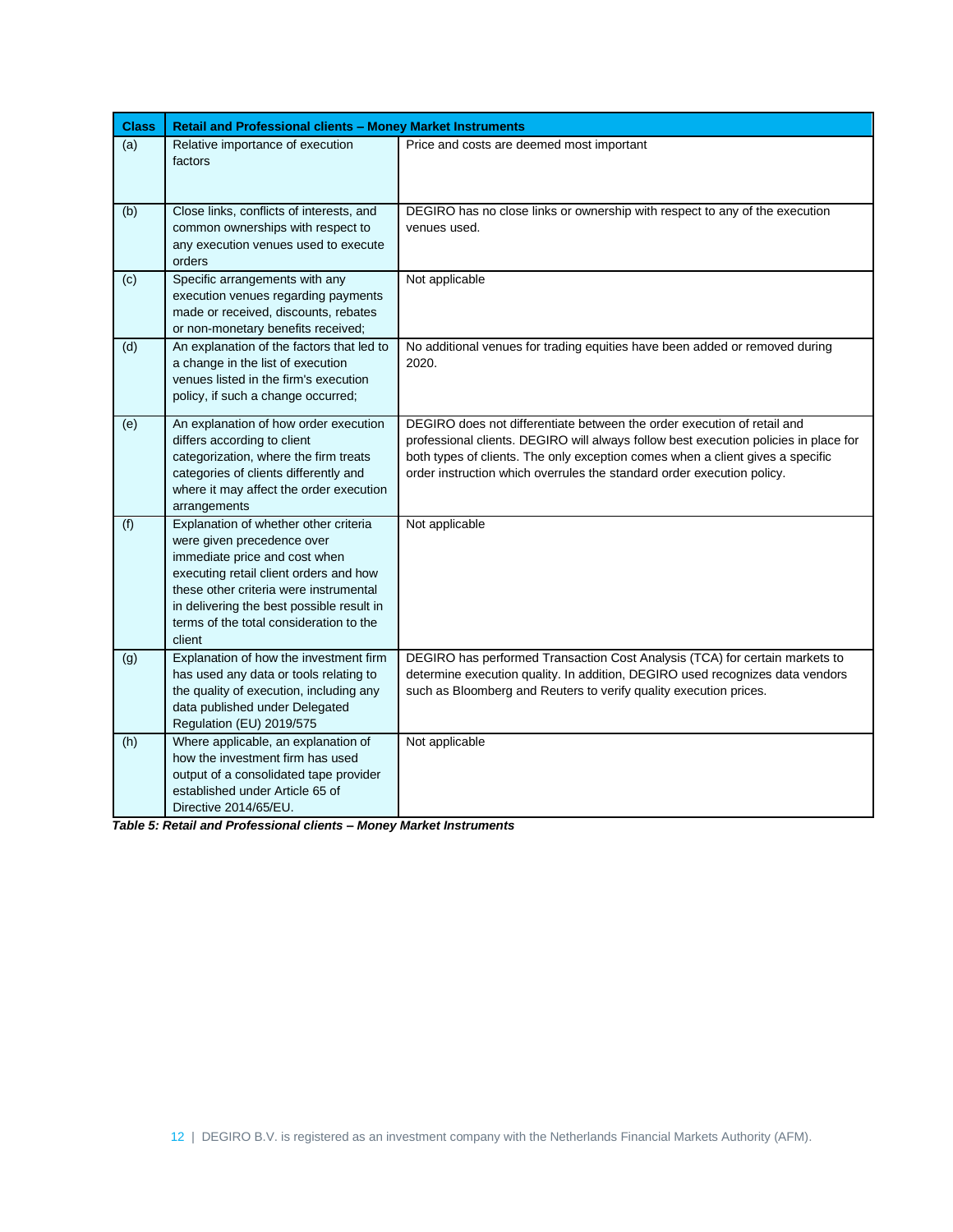#### <span id="page-12-0"></span>**11.3 Structured Finance Instruments**

| <b>Class</b> | Retail and Professional clients - Structured Finance Instruments                                                                                                                                                                                                                           |                                                                                                                                                                                                                                                                                                                             |
|--------------|--------------------------------------------------------------------------------------------------------------------------------------------------------------------------------------------------------------------------------------------------------------------------------------------|-----------------------------------------------------------------------------------------------------------------------------------------------------------------------------------------------------------------------------------------------------------------------------------------------------------------------------|
| (a)          | Relative importance of execution<br>factors                                                                                                                                                                                                                                                | Price and costs are deemed most important                                                                                                                                                                                                                                                                                   |
| (b)          | Close links, conflicts of interests, and<br>common ownerships with respect to<br>any execution venues used to execute<br>orders                                                                                                                                                            | DEGIRO has no close links or ownership with respect to any of the execution<br>venues used.                                                                                                                                                                                                                                 |
| (c)          | Specific arrangements with any<br>execution venues regarding payments<br>made or received, discounts, rebates<br>or non-monetary benefits received;                                                                                                                                        | Not applicable                                                                                                                                                                                                                                                                                                              |
| (d)          | An explanation of the factors that led to<br>a change in the list of execution<br>venues listed in the firm's execution<br>policy, if such a change occurred;                                                                                                                              | Due to the migration of trading in structured products on Euronext exchanges to<br>Euronext Access Paris (MTF), this venue was added to the list of execution venues<br>utilized by DEGIRO.                                                                                                                                 |
| (e)          | An explanation of how order execution<br>differs according to client<br>categorization, where the firm treats<br>categories of clients differently and<br>where it may affect the order execution<br>arrangements                                                                          | DEGIRO does not differentiate between the order execution of retail and<br>professional clients. DEGIRO will always follow best execution policies in place for<br>both types of clients. The only exception comes when a client gives a specific<br>order instruction which overrules the standard order execution policy. |
| (f)          | Explanation of whether other criteria<br>were given precedence over<br>immediate price and cost when<br>executing retail client orders and how<br>these other criteria were instrumental<br>in delivering the best possible result in<br>terms of the total consideration to the<br>client | Not applicable                                                                                                                                                                                                                                                                                                              |
| (g)          | Explanation of how the investment firm<br>has used any data or tools relating to<br>the quality of execution, including any<br>data published under Delegated<br>Regulation (EU) 2019/575                                                                                                  | DEGIRO has performed Transaction Cost Analysis (TCA) for certain markets to<br>determine execution quality. In addition, DEGIRO used recognizes data vendors<br>such as Bloomberg and Reuters to verify quality execution prices.                                                                                           |
| (h)          | Where applicable, an explanation of<br>how the investment firm has used<br>output of a consolidated tape provider<br>established under Article 65 of<br>Directive 2014/65/EU.                                                                                                              | Not applicable                                                                                                                                                                                                                                                                                                              |

*Table 7: Retail and Professional clients – Structured Finance Products*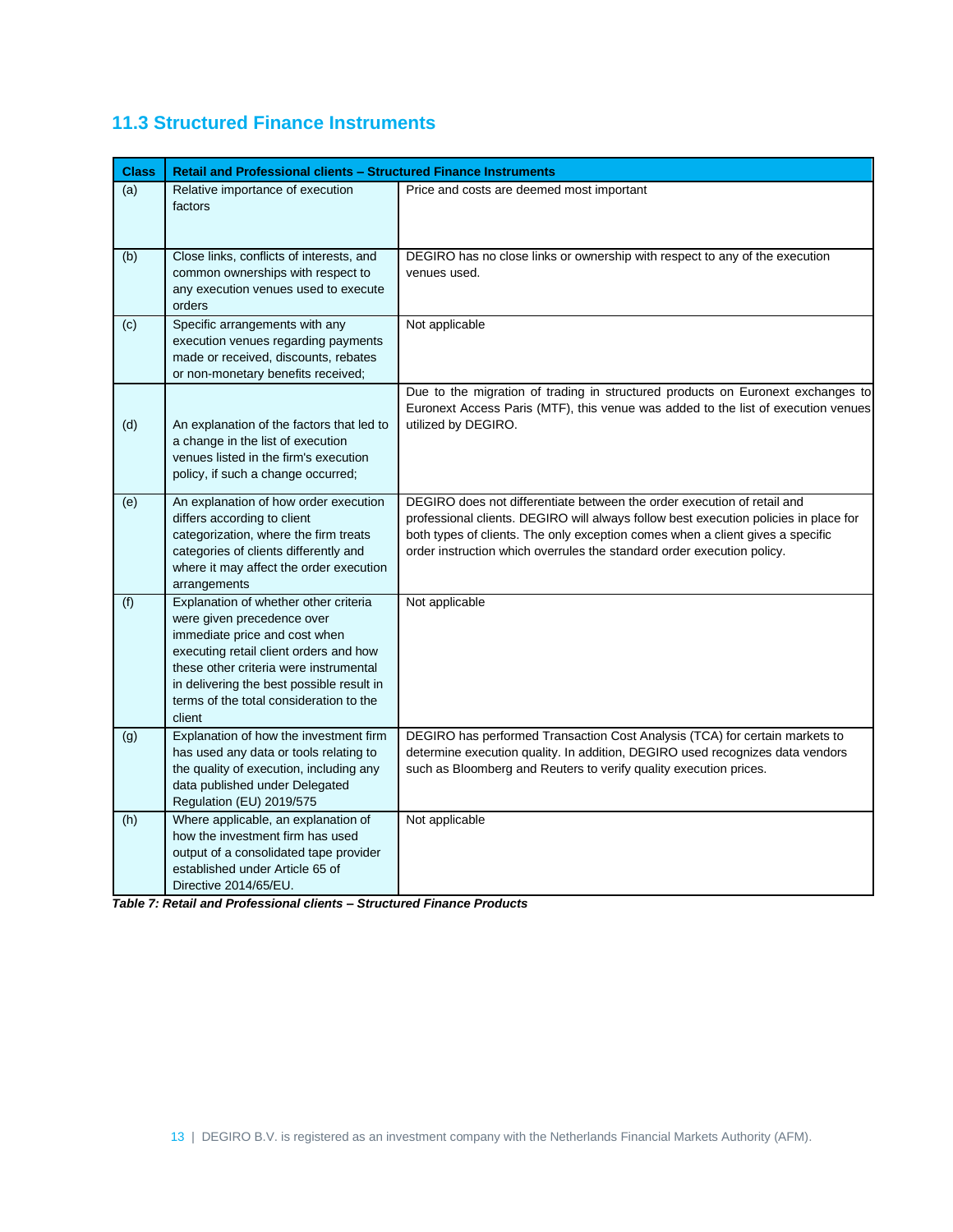14 | DEGIRO B.V. is registered as an investment company with the Netherlands Financial Markets Authority (AFM).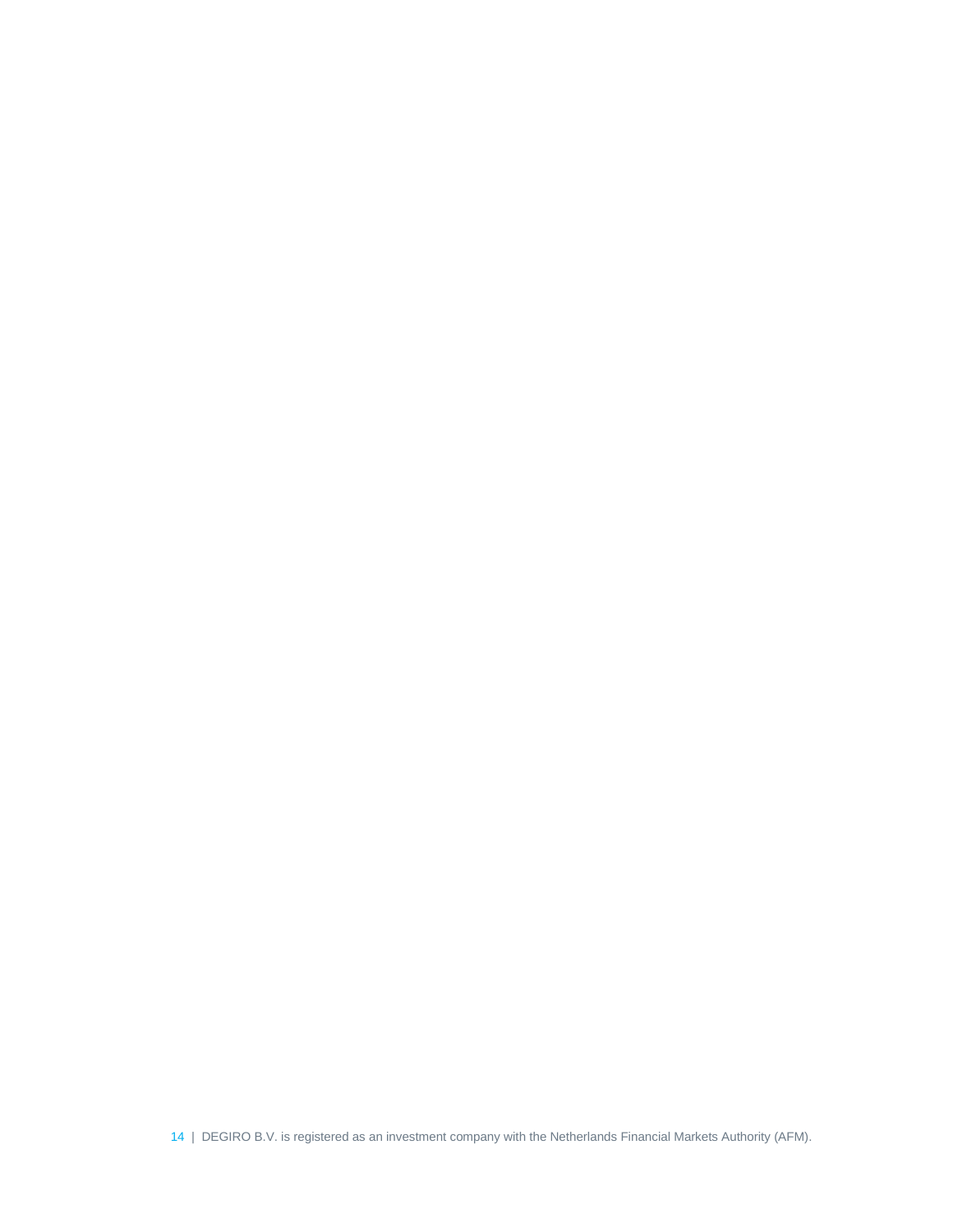#### <span id="page-14-0"></span>**11.4 Equity Derivatives**

The equity derivatives are divided between futures and options admitted to trading on a trading venue and in swaps and other derivatives. DEGIRO only makes available trading for clients on exchange.

| <b>Class</b> | <b>Retail and Professional clients - Equity Derivatives</b>                                                                                                                                                                                                                                |                                                                                                                                                                                                                                                                                                                             |
|--------------|--------------------------------------------------------------------------------------------------------------------------------------------------------------------------------------------------------------------------------------------------------------------------------------------|-----------------------------------------------------------------------------------------------------------------------------------------------------------------------------------------------------------------------------------------------------------------------------------------------------------------------------|
| (a)          | Relative importance of execution<br>factors                                                                                                                                                                                                                                                | Price and costs are deemed most important                                                                                                                                                                                                                                                                                   |
| (b)          | Close links, conflicts of interests, and<br>common ownerships with respect to<br>any execution venues used to execute<br>orders                                                                                                                                                            | DEGIRO has no close links or ownership with respect to any of the execution<br>venues used.                                                                                                                                                                                                                                 |
| (c)          | Specific arrangements with any<br>execution venues regarding payments<br>made or received, discounts, rebates<br>or non-monetary benefits received;                                                                                                                                        | Not applicable                                                                                                                                                                                                                                                                                                              |
| (d)          | An explanation of the factors that led to<br>a change in the list of execution<br>venues listed in the firm's execution<br>policy, if such a change occurred;                                                                                                                              | No additional venues for trading equities have been added or removed during<br>2020.                                                                                                                                                                                                                                        |
| (e)          | An explanation of how order execution<br>differs according to client<br>categorization, where the firm treats<br>categories of clients differently and<br>where it may affect the order execution<br>arrangements                                                                          | DEGIRO does not differentiate between the order execution of retail and<br>professional clients. DEGIRO will always follow best execution policies in place for<br>both types of clients. The only exception comes when a client gives a specific<br>order instruction which overrules the standard order execution policy. |
| (f)          | Explanation of whether other criteria<br>were given precedence over<br>immediate price and cost when<br>executing retail client orders and how<br>these other criteria were instrumental<br>in delivering the best possible result in<br>terms of the total consideration to the<br>client | Not applicable                                                                                                                                                                                                                                                                                                              |
| (g)          | Explanation of how the investment firm<br>has used any data or tools relating to<br>the quality of execution, including any<br>data published under Delegated<br>Regulation (EU) 2019/575                                                                                                  | DEGIRO has performed Transaction Cost Analysis (TCA) for certain markets to<br>determine execution quality. In addition, DEGIRO used recognizes data vendors<br>such as Bloomberg and Reuters to verify quality execution prices.                                                                                           |
| (h)          | Where applicable, an explanation of<br>how the investment firm has used<br>output of a consolidated tape provider<br>established under Article 65 of<br>Directive 2014/65/EU.                                                                                                              | Not applicable                                                                                                                                                                                                                                                                                                              |

**Table 8: Retail and Professional clients – Equity Derivatives**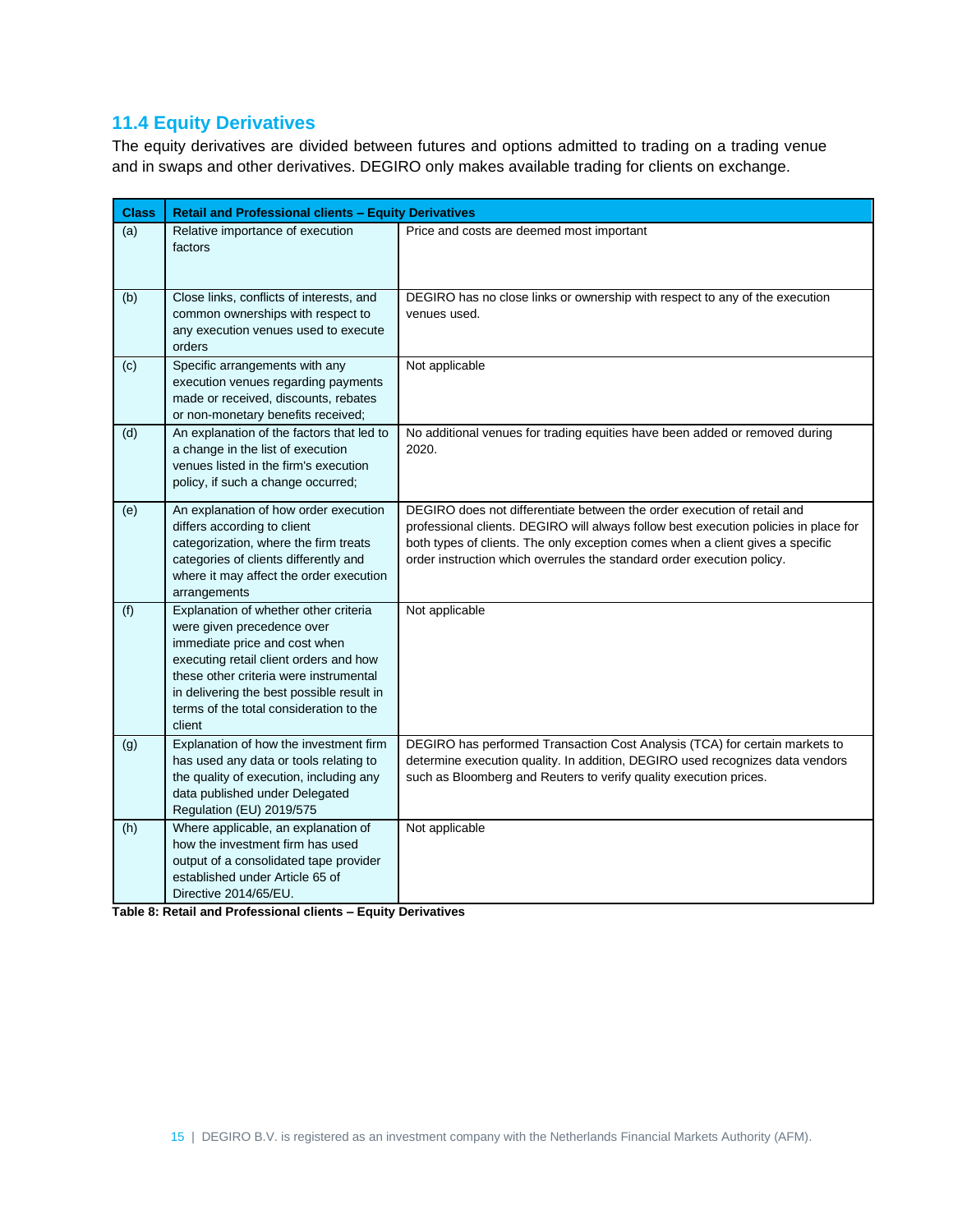#### <span id="page-15-0"></span>**11.5 Securitized Derivatives**

The securitized derivatives are divided in two groups (i) Warrants and Certificate Derivatives and (ii) other securitized derivatives.

| <b>Class</b> | <b>Retail and Professional clients - Equity Derivatives</b>                                                                                                                                                                                                                                |                                                                                                                                                                                                                                                                                                                             |
|--------------|--------------------------------------------------------------------------------------------------------------------------------------------------------------------------------------------------------------------------------------------------------------------------------------------|-----------------------------------------------------------------------------------------------------------------------------------------------------------------------------------------------------------------------------------------------------------------------------------------------------------------------------|
| (a)          | Relative importance of execution<br>factors                                                                                                                                                                                                                                                | Price and costs and likelihood of execution are deemed most important                                                                                                                                                                                                                                                       |
| (b)          | Close links, conflicts of interests, and<br>common ownerships with respect to<br>any execution venues used to execute<br>orders                                                                                                                                                            | DEGIRO has no close links or ownership with respect to any of the execution<br>venues used.                                                                                                                                                                                                                                 |
| (c)          | Specific arrangements with any<br>execution venues regarding payments<br>made or received, discounts, rebates<br>or non-monetary benefits received;                                                                                                                                        | Not applicable                                                                                                                                                                                                                                                                                                              |
| (d)          | An explanation of the factors that led to<br>a change in the list of execution<br>venues listed in the firm's execution<br>policy, if such a change occurred;                                                                                                                              | No additional venues for trading equities have been added or removed during<br>2020.                                                                                                                                                                                                                                        |
| (e)          | An explanation of how order execution<br>differs according to client<br>categorization, where the firm treats<br>categories of clients differently and<br>where it may affect the order execution<br>arrangements                                                                          | DEGIRO does not differentiate between the order execution of retail and<br>professional clients. DEGIRO will always follow best execution policies in place for<br>both types of clients. The only exception comes when a client gives a specific<br>order instruction which overrules the standard order execution policy. |
| (f)          | Explanation of whether other criteria<br>were given precedence over<br>immediate price and cost when<br>executing retail client orders and how<br>these other criteria were instrumental<br>in delivering the best possible result in<br>terms of the total consideration to the<br>client | Not applicable                                                                                                                                                                                                                                                                                                              |
| (g)          | Explanation of how the investment firm<br>has used any data or tools relating to<br>the quality of execution, including any<br>data published under Delegated<br>Regulation (EU) 2019/575                                                                                                  | DEGIRO has performed Transaction Cost Analysis (TCA) for certain markets to<br>determine execution quality. In addition, DEGIRO used recognizes data vendors<br>such as Bloomberg and Reuters to verify quality execution prices.                                                                                           |
| (h)          | Where applicable, an explanation of<br>how the investment firm has used<br>output of a consolidated tape provider<br>established under Article 65 of<br>Directive 2014/65/EU.                                                                                                              | Not applicable                                                                                                                                                                                                                                                                                                              |

*Table 9: Retail and Professional clients – Securitized Derivatives*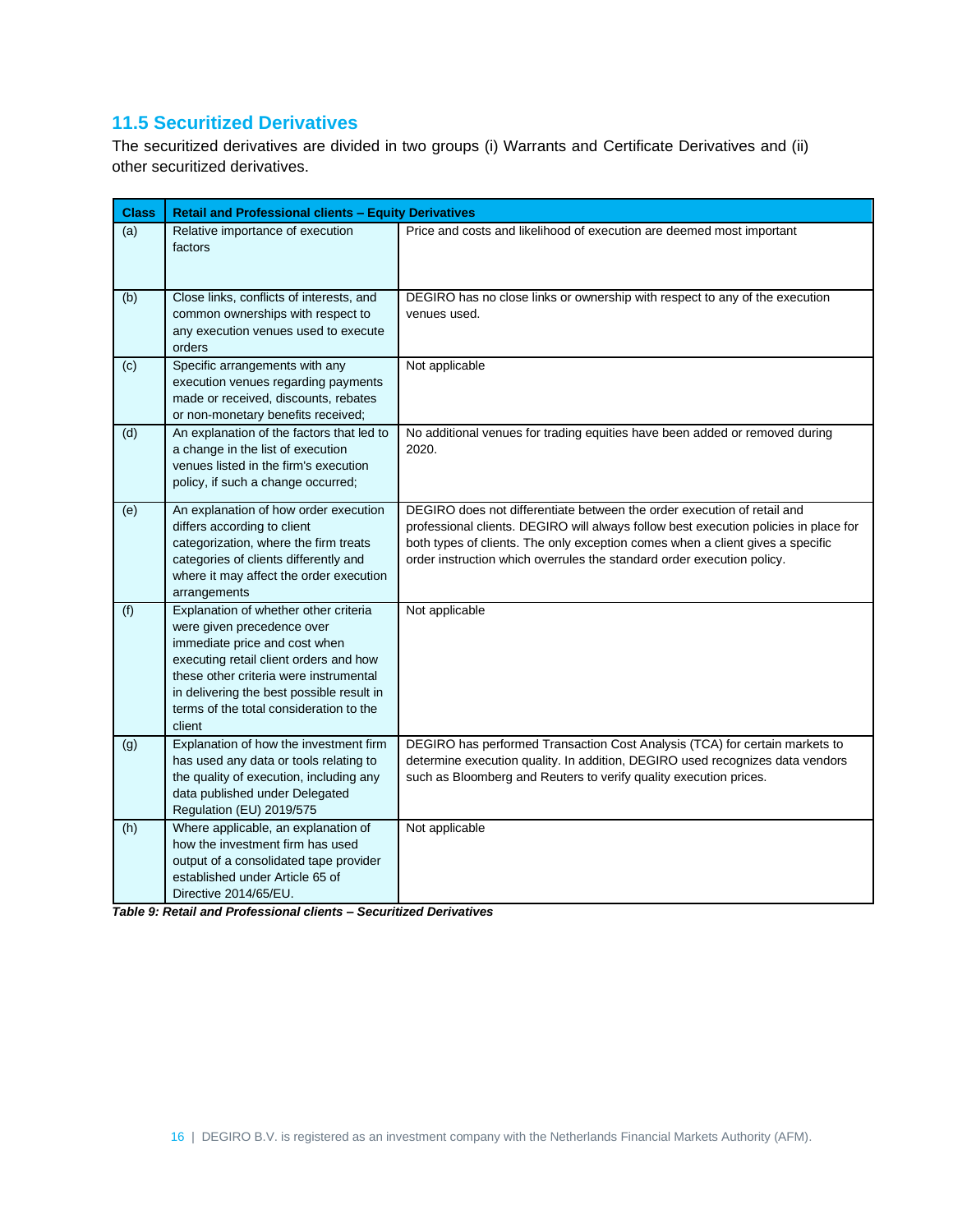#### <span id="page-16-0"></span>**11.6 Commodities derivatives and emission allowances Derivatives**

This class is divided in two subclasses being (i) Futures and options admitted to trading on a trading venue and (ii) Other commodities derivatives and emission allowances derivatives. DEGIRO offers only the first group (i).

| <b>Class</b> |                                                                                                                                                                                                                                                                                            | Retail and Professional clients - Commodities derivatives and emission allowances Derivatives (i)                                                                                                                                                                                                                           |
|--------------|--------------------------------------------------------------------------------------------------------------------------------------------------------------------------------------------------------------------------------------------------------------------------------------------|-----------------------------------------------------------------------------------------------------------------------------------------------------------------------------------------------------------------------------------------------------------------------------------------------------------------------------|
| (a)          | Relative importance of execution<br>factors                                                                                                                                                                                                                                                | Price and costs are deemed most important                                                                                                                                                                                                                                                                                   |
| (b)          | Close links, conflicts of interests, and<br>common ownerships with respect to<br>any execution venues used to execute<br>orders                                                                                                                                                            | DEGIRO has no close links or ownership with respect to any of the execution<br>venues used.                                                                                                                                                                                                                                 |
| (c)          | Specific arrangements with any<br>execution venues regarding payments<br>made or received, discounts, rebates<br>or non-monetary benefits received;                                                                                                                                        | Not applicable                                                                                                                                                                                                                                                                                                              |
| (d)          | An explanation of the factors that led to<br>a change in the list of execution<br>venues listed in the firm's execution<br>policy, if such a change occurred;                                                                                                                              | No additional venues for trading equities have been added or removed during<br>2020.                                                                                                                                                                                                                                        |
| (e)          | An explanation of how order execution<br>differs according to client<br>categorization, where the firm treats<br>categories of clients differently and<br>where it may affect the order execution<br>arrangements                                                                          | DEGIRO does not differentiate between the order execution of retail and<br>professional clients. DEGIRO will always follow best execution policies in place for<br>both types of clients. The only exception comes when a client gives a specific<br>order instruction which overrules the standard order execution policy. |
| (f)          | Explanation of whether other criteria<br>were given precedence over<br>immediate price and cost when<br>executing retail client orders and how<br>these other criteria were instrumental<br>in delivering the best possible result in<br>terms of the total consideration to the<br>client | Not applicable                                                                                                                                                                                                                                                                                                              |
| (g)          | Explanation of how the investment firm<br>has used any data or tools relating to<br>the quality of execution, including any<br>data published under Delegated<br>Regulation (EU) 2019/575                                                                                                  | DEGIRO has performed Transaction Cost Analysis (TCA) for certain markets to<br>determine execution quality. In addition, DEGIRO used recognizes data vendors<br>such as Bloomberg and Reuters to verify quality execution prices.                                                                                           |
| (h)          | Where applicable, an explanation of<br>how the investment firm has used<br>output of a consolidated tape provider<br>established under Article 65 of<br>Directive 2014/65/EU.                                                                                                              | Not applicable                                                                                                                                                                                                                                                                                                              |

*Table 10: Retail and Professional clients – Commodities derivatives and emission allowances Derivatives*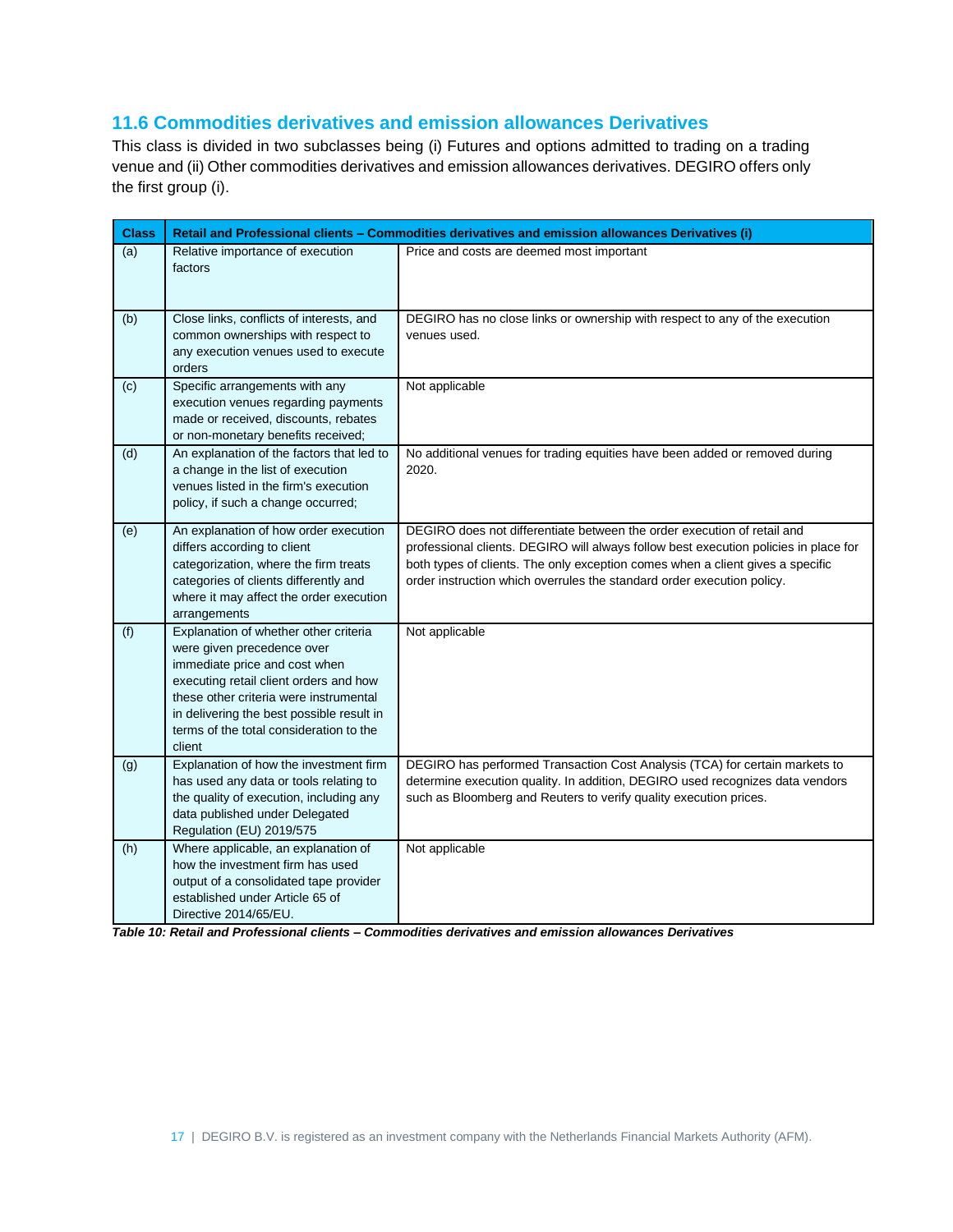| <b>Class</b> |                                                                                                                                                                                                                                                                                            | Retail and Professional clients - Exchange traded products (ETFs, ETNs, ETCs)                                                                                                                                                                                                                                               |
|--------------|--------------------------------------------------------------------------------------------------------------------------------------------------------------------------------------------------------------------------------------------------------------------------------------------|-----------------------------------------------------------------------------------------------------------------------------------------------------------------------------------------------------------------------------------------------------------------------------------------------------------------------------|
| (a)          | Relative importance of execution<br>factors                                                                                                                                                                                                                                                | Price and costs are deemed most important                                                                                                                                                                                                                                                                                   |
| (b)          | Close links, conflicts of interests, and<br>common ownerships with respect to<br>any execution venues used to execute<br>orders                                                                                                                                                            | DEGIRO has no close links or ownership with respect to any of the execution<br>venues used.                                                                                                                                                                                                                                 |
| (c)          | Specific arrangements with any<br>execution venues regarding payments<br>made or received, discounts, rebates<br>or non-monetary benefits received;                                                                                                                                        | Not applicable                                                                                                                                                                                                                                                                                                              |
| (d)          | An explanation of the factors that led to<br>a change in the list of execution<br>venues listed in the firm's execution<br>policy, if such a change occurred;                                                                                                                              | No additional venues for trading equities have been added or removed during<br>2020.                                                                                                                                                                                                                                        |
| (e)          | An explanation of how order execution<br>differs according to client<br>categorization, where the firm treats<br>categories of clients differently and<br>where it may affect the order execution<br>arrangements                                                                          | DEGIRO does not differentiate between the order execution of retail and<br>professional clients. DEGIRO will always follow best execution policies in place for<br>both types of clients. The only exception comes when a client gives a specific<br>order instruction which overrules the standard order execution policy. |
| (f)          | Explanation of whether other criteria<br>were given precedence over<br>immediate price and cost when<br>executing retail client orders and how<br>these other criteria were instrumental<br>in delivering the best possible result in<br>terms of the total consideration to the<br>client | Not applicable                                                                                                                                                                                                                                                                                                              |
| (g)          | Explanation of how the investment firm<br>has used any data or tools relating to<br>the quality of execution, including any<br>data published under Delegated<br>Regulation (EU) 2019/575                                                                                                  | DEGIRO has performed Transaction Cost Analysis (TCA) for certain markets to<br>determine execution quality. In addition, DEGIRO used recognizes data vendors<br>such as Bloomberg and Reuters to verify quality execution prices.                                                                                           |
| (h)          | Where applicable, an explanation of<br>how the investment firm has used<br>output of a consolidated tape provider<br>established under Article 65 of<br>Directive 2014/65/EU.                                                                                                              | Not applicable                                                                                                                                                                                                                                                                                                              |

### <span id="page-17-0"></span>**11.7 Exchange traded products (ETFs, ETNs and ETCs)**

*Table 12: Retail and Professional clients – Exchange traded products (ETFs, ETNs, ETCs)*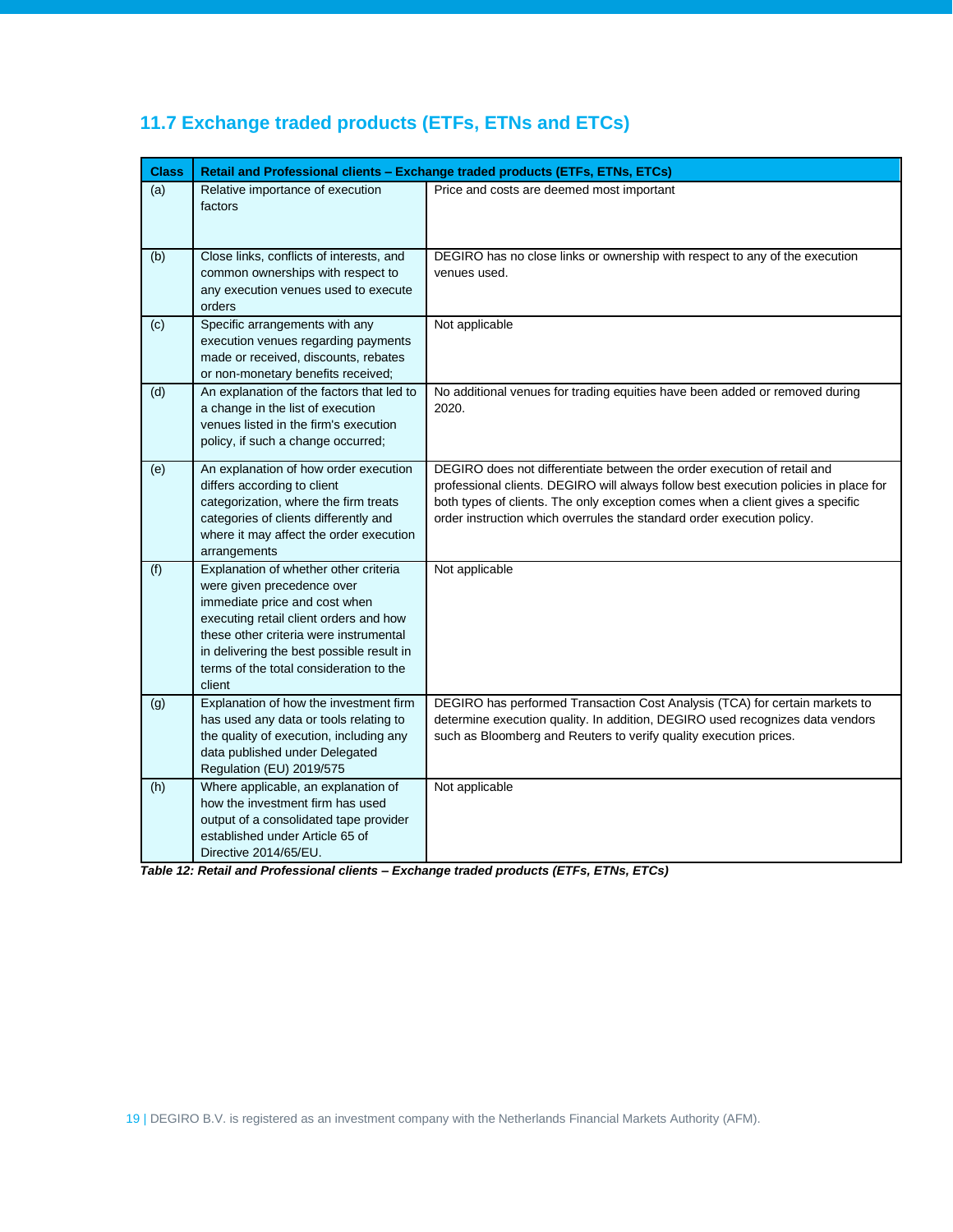# <span id="page-18-0"></span>**12. Appendix: Classification of Financial Instrument Classes**

In total there are 22 different (sub)classes of financial instruments.

A classification of the different financial instrument classes can be found below:

- (a) Equities Shares & Depositary Receipts
	- (i) Tick size liquidity bands 5 and 6 (from 2 000 trades per day)
	- (ii) Tick size liquidity bands 3 and 4 (from 80 to 1 999 trades per day)
	- (iii) Tick size liquidity band 1 and 2 (from 0 to 79 trades per day)
- (b) Debt instruments
	- (i) Bonds (ii) Money markets instruments
- (c) Interest rates derivatives
	- (i) Futures and options admitted to trading on a trading venue
	- (ii) Swaps, forwards, and other interest rates derivatives
- (d) credit derivatives
	- (i) Futures and options admitted to trading on a trading venue
	- (ii) Other credit derivatives
- (e) currency derivatives
	- (i) Futures and options admitted to trading on a trading venue
	- (ii) Swaps, forwards, and other currency derivatives
- (f) Structured finance instruments
- (g) Equity Derivatives
	- (i) Options and Futures admitted to trading on a trading venue